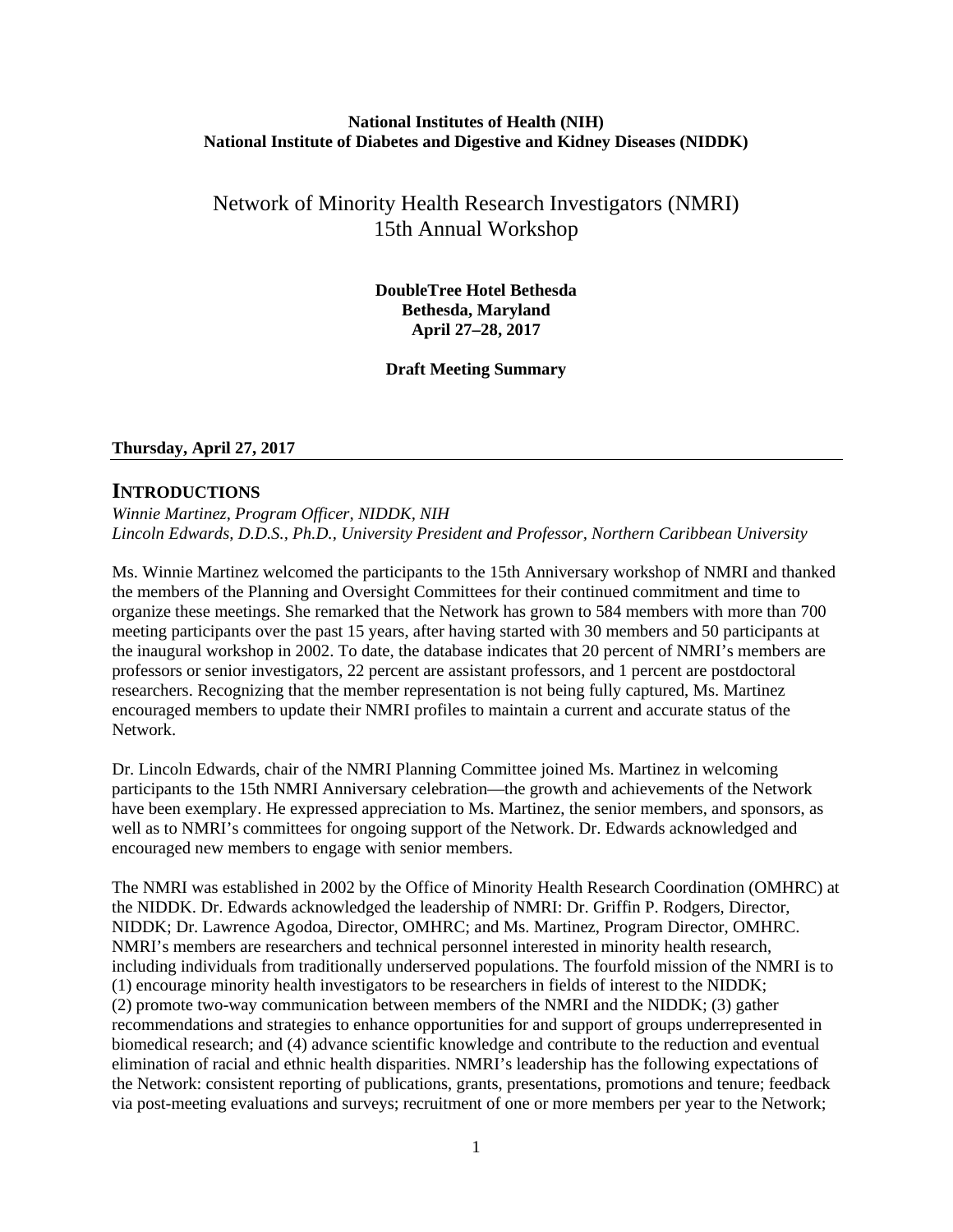facilitate establishing NMRI chapters; encourage one or more professional societies to support the Network; and attend annual and regional meetings.

Dr. Edwards congratulated NMRI members Drs. Dale Abel and Glenn Chertow on their induction into the National Academy of Medicine and Dr. Patricia Heyn on being inducted into the American Congress of Rehabilitation Medicine and the Gerontology Society of America. He asked participants to join in a moment of silence in the memory of Dr. Sherilyn Gordon Burroughs, who had been a member of the NMRI and strong supporter and leader of undergraduate medical education. Dr. Edwards invited meeting participants to introduce themselves.

# **KEYNOTE SPEAKER**

### **NIH Addresses the Science of Diversity: Where are we now?**

*Hannah Valantine, M.D., Chief Officer for Scientific Workforce Diversity, NIH*

Dr. Hannah Valantine lauded the success of the NMRI and provided an update on NIH's approaches to address the science of diversity. These approaches address, in depth, the four cross-cutting diversity challenges: (1) science of diversity; (2) recruitment and retention; (3) sociocultural factors; and (4) sustainability fundamentals and models. She called attention to the 2012 report titled "Race, Ethnicity, and NIH Research Awards," which revealed that African-American applicants were 50 percent less likely to receive NIH investigator-initiated research funding than Caucasian applicants. Dr. Francis Collins, Director, NIH, acted promptly to address these findings by establishing a Biomedical Workforce Working Group within the Advisory Committee to the Director (ACD). The Working Group, as charged, developed recommendations for immediate and long-term strategies, which included recruitment of an active biomedical researcher with commitment to diversity and strong credibility in the academic community—this led to the establishment of the NIH Scientific Workforce Diversity (SWD) Office, which is charged to coordinate diversity programs across the NIH.

Dr. Valantine was recruited by Dr. Collins, in 2014 to become NIH's first Chief Officer for Scientific Workforce Diversity, as well as Senior Investigator of the Laboratory of Organ Transplant Genomics (LoGT) at the National Heart, Lung, and Blood Institute (NHLBI). Her work focuses on using cell-free DNA as a detection biomarker for heart transplant rejection. Prior to coming to the NIH, Dr. Valantine was Professor of Medicine in the Division of Cardiovascular Medicine and Director of Transplantation Research at Stanford University. She reflected on her childhood years growing up in Banjul, Gambia, being educated in London, England, and her first experiences as the only student of color in her class. Overcoming challenges of diversity and inclusion, Dr. Valantine successfully matriculated through college and medical school in the United Kingdom. It was during her medical residency and training in cardiology that she developed a desire to work in the field of transplantation medicine. She then moved to the United States for advanced cardiology training in a postdoctoral position at Stanford University, which led to her becoming Assistant Professor in the Cardiology Division at Stanford and then rising through the academic ranks to full professor. Recognizing the need to foster collaboration in transplantation research, in June 2015, Dr. Valantine established the Genome Research Alliance for Transplantation (GRAfT), an NHLBI-sponsored consortium of seven thoracic transplant programs. She remarked that more than 30 percent of the active transplant recipients are African Americans, which will allow investigators, for the first time, to identify transplant-related health disparities in this population and gain insight into the observed differences in outcomes between racial groups. In addition, a biorepository has been established to support the GRAfT and is being maintained by the LoGT.

Dr. Valantine explained that diversity matters to the NIH for many reasons, which include ensuring fairness and equality in biomedical research opportunities to leverage the entire U.S. intellectual talent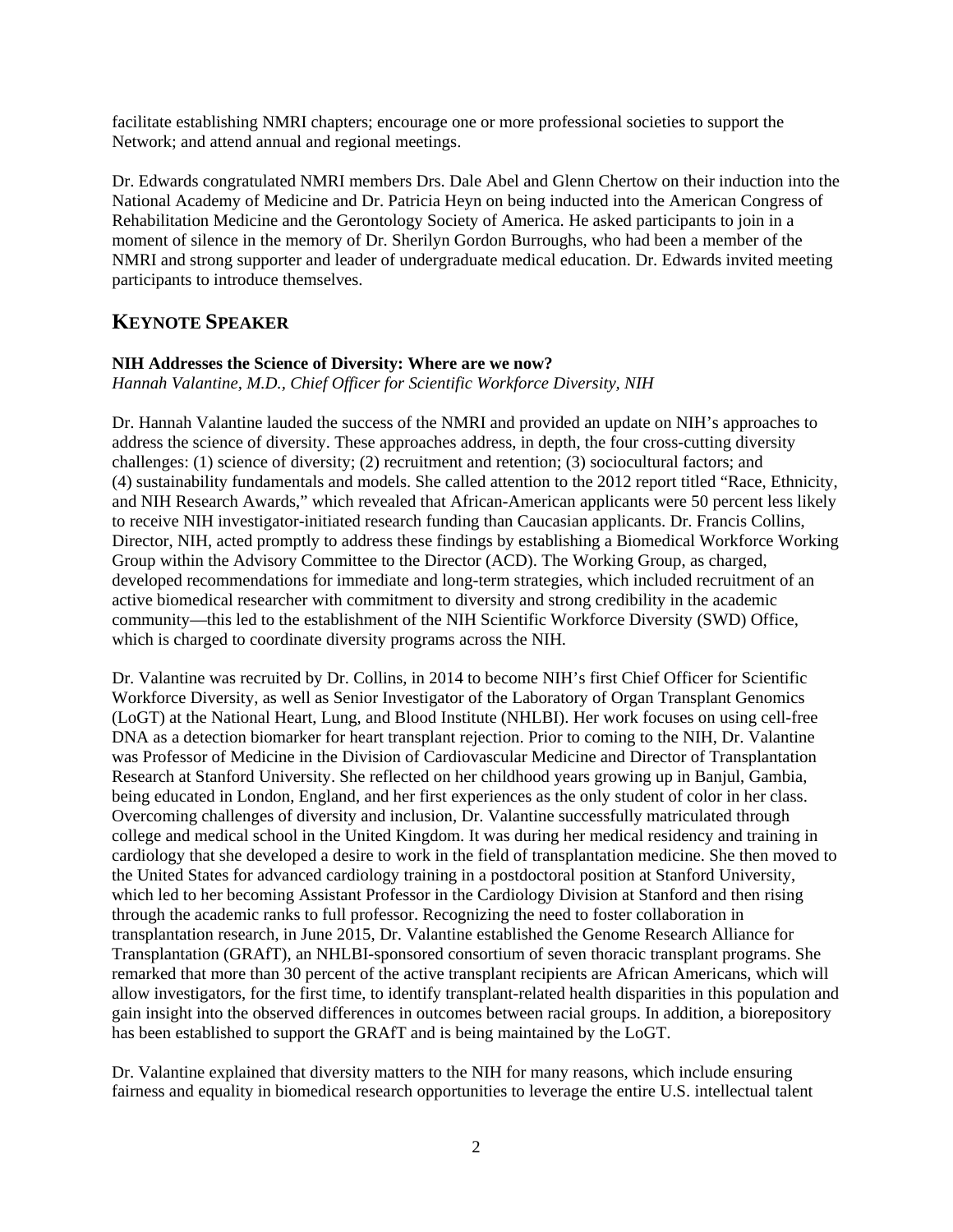pool and the impact of workforce diversity on health disparities. Furthermore, studies have shown that diversity in teams establishes new perspectives on research and capitalizes on increased opportunities for excellence, creativity, and innovation, and broadens the scope of inquiry rendering more solutions to complex problems of health and disease. To emphasize its stance on why diversity matters, the NIH has incorporated into its fiscal year (FY) 2016–2020 NIH-Wide Strategic Plan the principle of enhancing stewardship, which includes increasing workforce diversity. For example, capturing the benefits of additional diversity identifications (e.g., thinking style, experiences, and skills) for underrepresented populations for U.S. biomedical, clinical, behavioral and social science research into funding opportunities would be a proxy for cognitive diversity, but the lack of diversity across the biomedical career path from training and early career to tenured faculty remains a challenge. Underrepresented groups (URG), regardless of gender, hold very few tenured faculty positions—this is a pattern the NIH is committed to improving through the mission of the SWD.

Numerous reports demonstrating the science of diversity have concluded that diversity in teams is more likely to give the diverse perspective and approach essential to solving the complex problems of health. For example, Dr. Scott Page, University of Michigan at Ann Arbor, summarizes in his book, *The Difference: How the Power of Diversity Creates Better Groups, Firms, Schools, and Societies*, where case studies and mathematical modeling demonstrated that better problem solving results from a larger informational or cognitive space. Dr. Samuel Sommers in the 2006 report titled "On Racial Diversity and Group Decision Making: Identifying Multiple Effects of Racial Composition on Jury Deliberations" showed that a wider range of information exchange in diverse groups resulted in more facts being cited, more discussion and fewer errors in jury deliberations and decision making. To answer the question of whether these examples will address diversity and the quality of science, recent reports from the National Bureau of Economic Research that examined the ethnic identity of authors of more than 2.5 million scientific papers written by U.S.-based authors from 1985 to 2008 revealed that publications written by diverse groups received more citations and are published in journals with higher impact factors. Similar findings were noted in the report titled "Gender-Heterogeneous Working Groups Produce Higher Quality Science." The NIH is planning to issue funding opportunity announcements (FOAs) to evaluate and recapitulate these findings to provide further evidence that diversity in teams increases the output to science.

Regarding recruitment and retention, NIH's Intramural Research Program (IRP) has a range of targeted scientific opportunities to enhance intramural diversity in the biomedical sciences that engage youth beginning in high school and extend onward to postdoctoral studies. Although the NIH has made significant investments in undergraduate- and graduate-level programs to enhance diversity, the SWD identified gaps in the IRP pipeline that could be improved. Dr. Valantine and the SWD developed a recruitment tool to search for candidates at the postdoctoral, assistant professor, associate professor, and full professor levels. Using this tool to search a number of scientific databases, the NIH identified junior and senior career stage candidate pools to expand diversity in the biomedical sciences. To foster outreach and promote knowledge and awareness about scientific career opportunities in the IRP, the NIH and the SWD Office established the NIH Future Research Leaders Conference, which is a trans-NIH effort to engage talented early-stage biomedical and behavioral scientists from diverse backgrounds. Other scientific organizations could emulate this model. In addition, the Diversity Consortium Program (DCP) was established and supports three components: the **Bu**ilding **I**nfrastructure **L**eading to **D**iversity (BUILD), National Research Mentoring Network (NRMN) for Diverse Biomedical Workforce programs, and the Center for Evaluation and Coordination (CEC). The latter is a highly innovative approach that will utilize multiple methods to evaluate the efficacy of the range of interventions within and across BUILD institutions. The BUILD program is being implemented at 10 academic institutions, and the hypotheses that will be tested include stereotype threat and critical race theory. The NRMN program will conduct guided virtual mentorships and offer grant writing and coaching tools.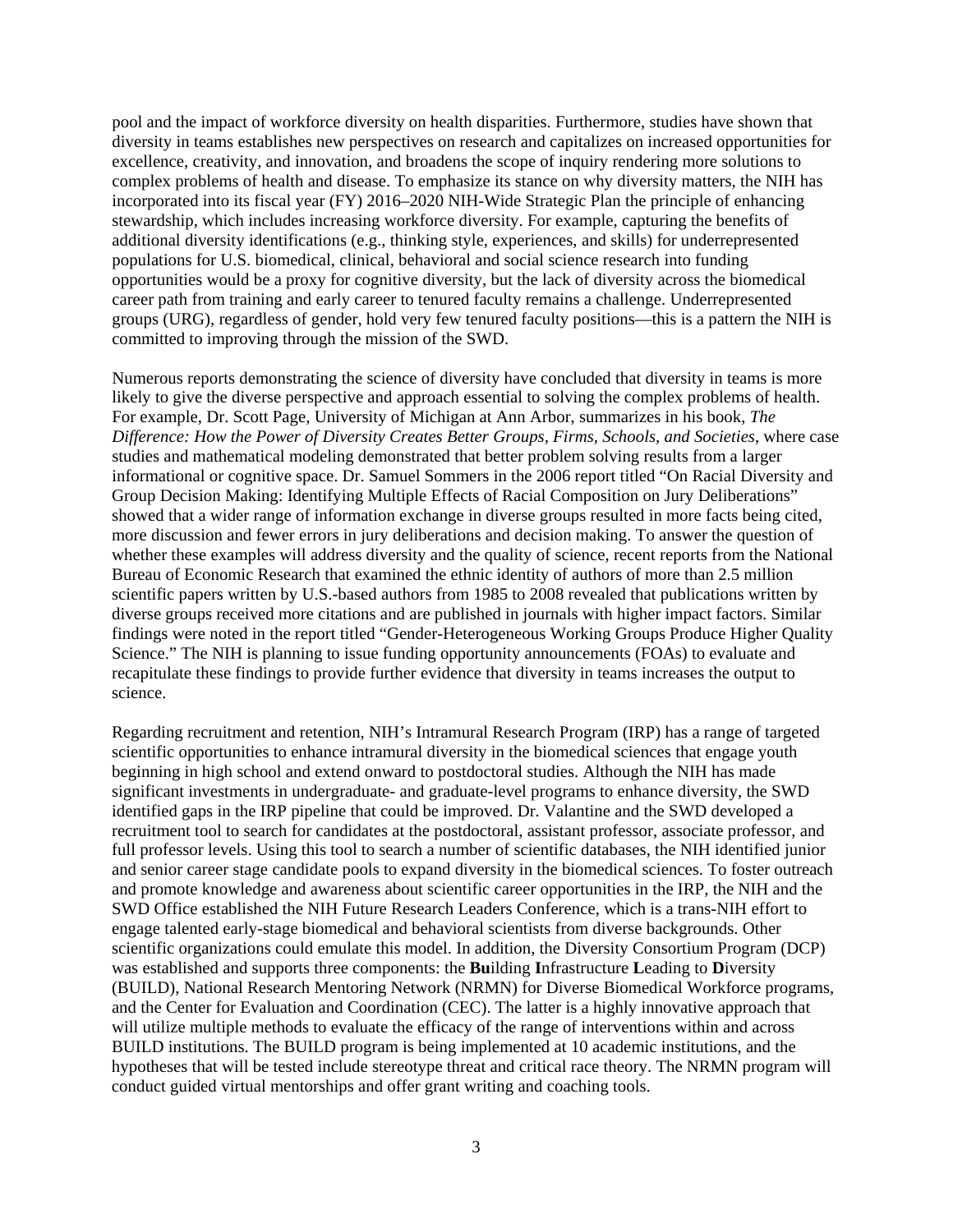Sociocultural factors, such as stereotypes regarding a "typical scientist," have played a significant role in implicit bias. For example, a recent report of two independent studies showed that students were more likely to rate individuals with feminine appearance, mostly women, as early childhood educators and not scientists than they were males, thus implying that males are regarded as having the face of a scientist. This has important implications for the decision-making process in regard to funding and biomedical research positions. Nevertheless, recent reports have shown that with intervention and education on bias, these habits can be broken. The NIH is in the process of testing interventions and educational initiatives to circumvent bias in the IRP, including the Implicit Bias Education and Research program that is designed to raise awareness of implicit bias and reduce its effect on the candidate search process. The SWD Office has developed implicit-bias education modules and provides scientific evidence of how such bias may affect judgements and decision making in scientific contexts.

A key pathway into sustainability in the biomedical workforce is the NIH independent (i.e., R01) research project grant (RPG). Referring to the 2012 report on racial and ethnic disparities in NIH research awards, Dr. Valantine pointed out the ACD's recommendation to the NIH to carefully evaluate these findings, the causes, and to develop interventional strategies to prompt change. Thus, in a 1-year period, a taskforce composed of several NIH Institute directors evaluated the R01 review process at all stages, from submissions to funding, for awards made in FYs 2011–2015. This analysis showed that the relative gap was slightly lower than that of FYs 2000–2006; however, there was multifactorial disparity at each stage in the review process; African American scientists constituted only 1.5 percent of the RPG applicant pool. In time, the NIH expects that the BUILD and NRMN programs will help to resolve the low applicant pool by using evidence-based approaches for mentored research experiences that will enhance diversity among students and trainees across the biomedical career path. In addition to these longer term approaches, NIH has embarked on immediate actions that involve targeted interventions to enhance R01 submission and resubmission rates, as well as mentoring and coaching for grant preparation. Although resubmissions of unfunded grants are 30 to 50 percent more likely to be funded, data show that the resubmission rates for African American scientists were lower than for other groups.

NIH's integrated national strategy for scientific workforce diversity has an overarching goal to eliminate transition barriers and achieve sustainable transformation in scientific workforce diversity. In so doing, this strategy will identify gaps and programs that are needed and leverage existing programs to achieve this goal. The NIH envisions establishing a model program, tentatively called Hubs of Innovation and Research in Scientific Workforce Diversity.

#### *Discussion*

A meeting participant asked whether the NIH could address the issue of academic background and the role it has on resubmissions among African American scientists. Applying for smaller grants might provide a scientist the protective time they would need for the larger funding opportunities. Dr. Valantine replied that the NIH has learned from applicant interviews that a lack of protective time weighs heavily on their grant resubmission rates. She called attention to the high-priority and short-term project award, R56, which has protective time built into its framework. Also, academic institutions should consider ways to provide protective time to early career investigators.

When asked about the diversity of the Center for Scientific Review (CSR) Study Section reviewers, Dr. Valantine responded that the CSR Study Section rosters reflected the diversity of that particular scientific discipline at the faculty level. Recognizing the challenges in junior and senior career faculty positions and URG, the NIH has implemented an Early Career Reviewer Program, and URG comprise 20 percent of that pool. The SWD Office is in the process of evaluating whether bias exists in the peer review process by conducting a study of scoring of redacted applications from all racial and ethnic groups. These results should provide insight into the impact of bias in the peer review process.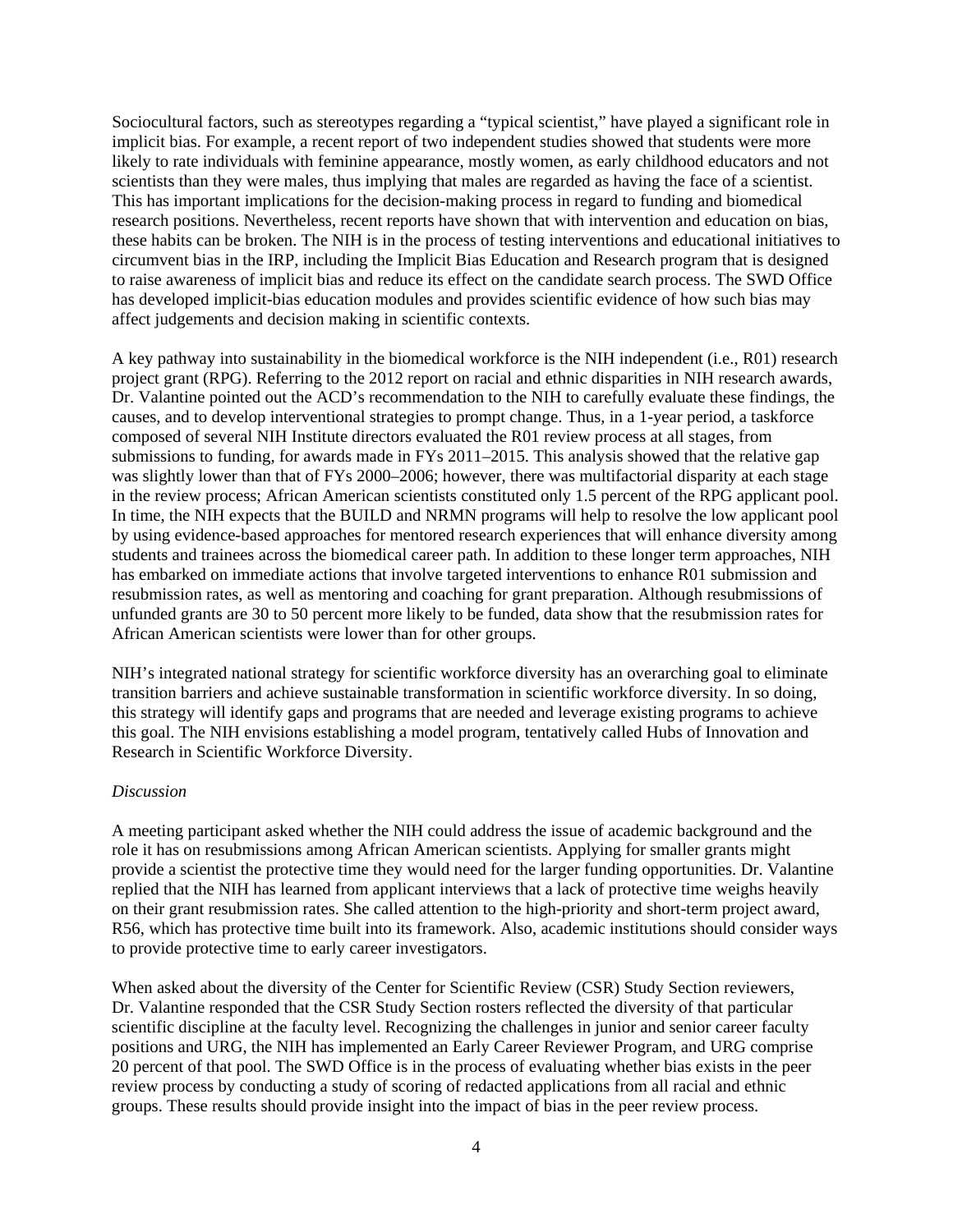Experienced participants explained that the Minority Supplements, which should be advertised as competitive funding mechanisms, allow scientists protected time to collect preliminary data and asked whether this funding mechanism was being broadly utilized among URG. Dr. Valantine commented that Administrative Research Supplements to Promote Diversity in Health-Related Research are being used to support African American and Hispanic scientists, although not to the full extent possible. These supplements were not being tracked, and analysis is needed to determine the correlation of R01 awards to the Diversity Supplements. For example, the National Institute of General Medical Sciences and the National Institute on Aging found that retrospectively, these supplements played a significant role in retaining URG in the academic setting; 60 percent of the scientists supported by Diversity Supplements from those Institutes remained in academia. Going forward, the NIH will assign recipients an identification number to track their progress and career paths, instead of collecting those data retrospectively.

Participants encouraged the NIH to consider ways to engage diversity and inclusion officers and other senior members of academic administrations to provide input on biomedical research workforce diversity and to evaluate the evidence that diversity matters. Dr. Valantine acknowledged that institutional change and engaging leaders is the pathway that will have the most impact on improving diversity in the biomedical workforce.

When asked about ways that the NIH will convey the message about workforce diversity issues to Congress, Dr. Valantine replied that biomedical research has always received bipartisan support and that ongoing effective communication with Congress on scientific progress is critical.

## **IMPACT OF THE NETWORK ON YOUR CAREER**

*Presentations by Selected Junior and Senior Members*

Dr. Edwards invited senior NMRI members, Drs. Carlos Isales, Professor, Augusta University, and Michelle Harris, Associate Professor, University of the District of Columbia, to reflect on the impact that the Network has made on their career decisions. They will be followed by junior member, Dr. Leonor Corsino, Assistant Professor, Duke University Medical Center. Dr. Ketrell McWhorter, Postdoctoral Fellow, National Institute of Environmental Health Sciences (NIEHS), presented on behalf of Dr. Chandra Jackson, Earl Stadtman Investigator, NIEHS.

Dr. Isales thanked the NIDDK, the Planning Committee, and the NMRI for the opportunity to share his experience as a member of the Network. Dr. Isales explained how his perceptions on mentoring, biomedical research, and the NIH CSR Study Sections changed after engaging with the Network. A mentee (i.e., a postdoctorate, assistant professor, or associate professor) may encounter many types of mentors in the biomedical sciences, including (1) the detached observers who are not aware of or aligned with the mentee's professional challenges; (2) supervisory and strict individuals who are less likely to provide critical recommendations or advice; and (3) the informal casual resolvers who offer limited constructive criticism and guidance. He expressed appreciation to Dr. Agodoa, Ms. Martinez, and the NMRI for holding fast to its mission to encourage minority health investigators to be researchers in fields of interest to the NIDDK—the Network helps to build quality relationships with mentors who are purposely interested in the mentee's career. Dr. Isales next described how the Network helped him face the challenges of balancing the duties of being a new faculty member and setting up a new research program with other academic responsibilities. It is important to know when you have reached your maximum level of satisfactory performance, to know how to say "No" to new requests from the administration, and to remain confident that you have made the right decision. Before joining the NMRI, Dr. Isales viewed the NIH Study Sections and grant review process as a barrier to his success as a research scientist. After engaging with the Network, he realized that the NIH and its CSR are not adversaries but are very interested in researchers' being successful in funding their research ideas. In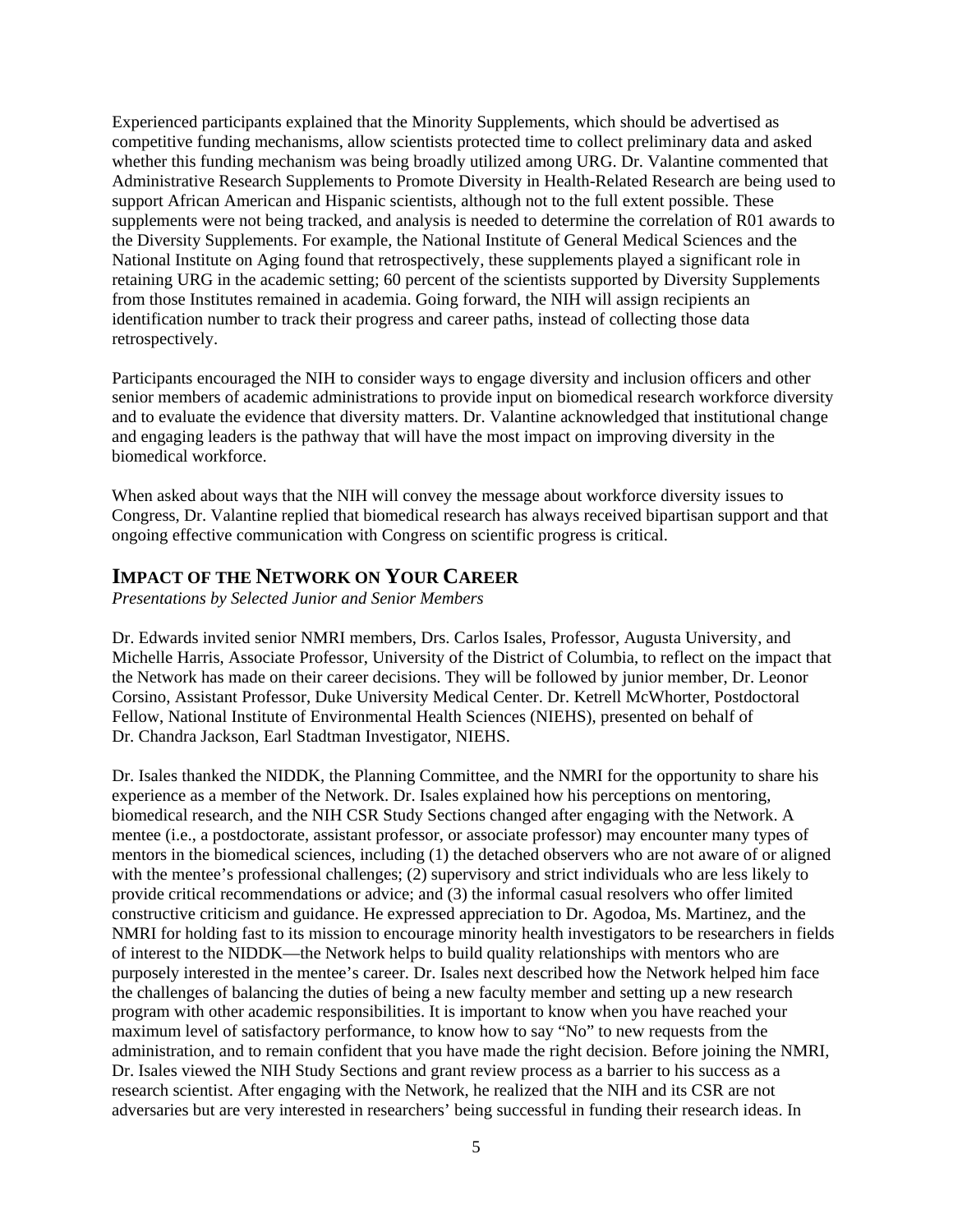closing, Dr. Isales summarized that the Network has been invaluable to him as a minority health research investigator in assisting with realistic goal setting, providing training, establishing supportive mentorship, and providing networking opportunities. He credits the NMRI as key to his accomplishments of rising through the academic ranks from assistant professor in 2002 to his current position of professor in the Department of Neuroscience and Regenerative Medicine at Augusta University.

Dr. Harris expressed gratitude and honor to be a member of the NMRI and serve among great scientific scholars and health researchers, such as Dr. Isales, who share their time and efforts unconditionally to support the Network. She reflected on her years as a doctoral student and the role of the Network in providing the necessary resources during her professional journey. Not being an obvious candidate for the NMRI in regard to research funding, Dr. Harris advocated for acceptance on the basis of in-kind support she received from the private sector and the Network credited those awards to her portfolio as external funding. After having received quality mentoring from the Network, Dr. Harris takes pride in serving as a mentor for new members, in this, her first year as a senior investigator. She also has supported the NMRI in other capacities, including Oversight Committee member and judge for scientific poster sessions and competitions. Attending this 15th Anniversary meeting has fostered a renewed commitment to the Network. Dr. Harris integrates research into the courses she teaches—a direct reflection of the impact that the NMRI has made to the training of new scientists. She believes that when you give of your time and energy to serve others, you receive bountiful growth and development for the years to come. Dr. Harris thanked Ms. Martinez and the NMRI for their unending support and encouraged new members to be active participants within the Network.

Dr. Corsino is a 10-year member of the Network and shared how this experience has shaped her career. The NMRI has allowed Dr. Corsino to meet, collaborate, and engage with other minority scientists on a professional and personal level. Words cannot express the heartfelt gratitude she has for the NIDDK, the Network, and its organizers—including Ms. Martinez—for providing an environment that fosters friendships with colleagues who are on similar paths working toward common goals. Dr. Corsino described her path to Assistant Professor, which began as a Fellow in clinical research; constant motivation from the NMRI has been encouraging and inspiring as she strives to reduce health disparities and achieve goals. Rekindled relationships from medical school and quality mentorship have all been possible because of the NMRI.

Dr. Ketrell McWhorter, Postdoctoral Fellow in the Social and Environmental Determinants of Health Equity Group, NIEHS, expressed appreciation to the NMRI on behalf of Dr. Jackson, her mentor, who could not attend today's session of the meeting. Dr. McWhorter remarked that her work with Dr. Jackson on type 2 diabetes and health disparities is a testament to the impact and reach of the Network. She shared some of Dr. Jackson's reflections on the NMRI and the support she has received since joining in 2013, including travel awards to the annual meeting, recognition for scientific achievements, and valuable advice from junior and senior members alike.

## **WELCOMING REMARKS AND ANNIVERSARY RECOGNITION AWARDS**

*Griffin P. Rodgers, M.D., Director, NIDDK, NIH*

Dr. Rodgers welcomed participants to the 15th Anniversary NMRI workshop and remarked that the Network, as a signature program of the NIDDK, has inspired other NIH Institutes and Centers to establish similar programs. He echoed Dr. Valantine's comments on the power of networking and collaboration, adding that they achieve outstanding results when developed with the appropriate follow-up. Dr. Rodgers remarked that the Network extends beyond the NIH and NIDDK and noted that he has had the pleasure of meeting and working with many of NMRI's members, albeit engaging in committees, professional societies, and associations, including the National Medical Association, National Hispanic Medical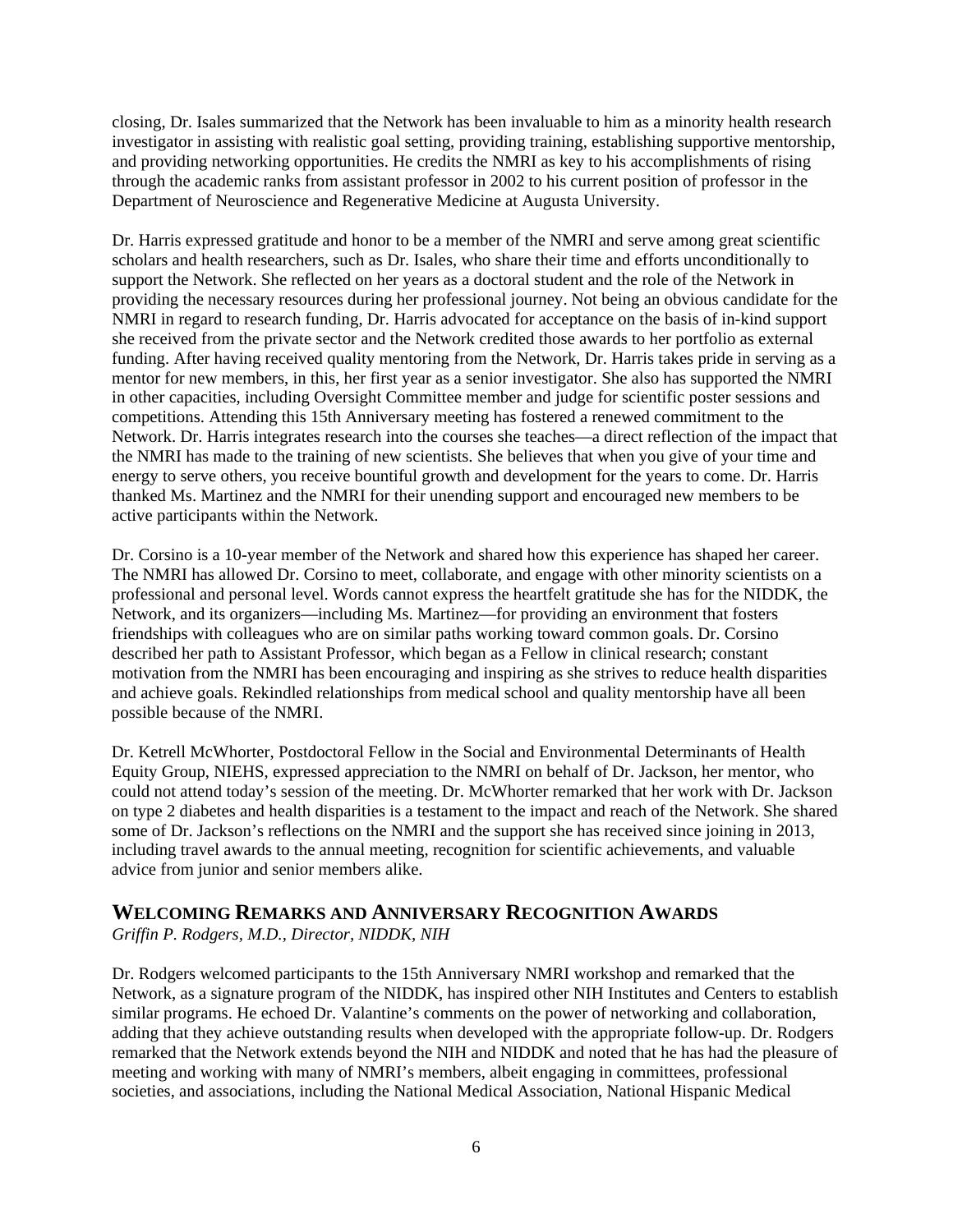Association, and Society for Advancement of Chicanos and Native Americans in Science. Having long served as a member of the National Advisory Committee for the Harold Amos Medical Faculty Development Program, a Robert Wood Johnson Foundation (RWJF) program, and understanding this program's role in sustaining the scientific talent pool, Dr. Rodgers sees this as a mechanism for the RWJF and NMRI leaders to connect and expand on networks for minority health researchers and further develop senior investigators and leaders in the biomedical field. From its humble beginnings and first meeting in 2002, the NMRI has evolved into a Network of more than 500 investigators from almost 50 universities and centers. The annual workshop has been expanded to include regional meetings as well. Despite these accomplishments, representation remains a challenge at many academic institutions—the NIDDK NMRI remains a vital conduit to advocate for minority researchers and meritorious research. At this anniversary workshop, the NIDDK is celebrating 15 years of success and honoring those members whose outstanding participation and commitment have fostered the Network's growth and activities. Dr. Rodgers, accompanied by Ms. Martinez and Dr. Edwards, presented senior NMRI members with medallions in appreciation for their service.

## **SESSION I: ROUND TABLE DISCUSSIONS**

Participants attended one of six round table discussions focused on various career-oriented topics. Meeting participants attended the session of their choice.

### **Table 1: Community-Based Participatory Research**

*Lovoria Williams, Ph.D., Associate Professor, Augusta University Joyce Balls-Berry, Ph.D., Assistant Professor, Mayo Clinic*

Participants were provided with introductory knowledge of Community-Engaged and Community-Based Participatory Research (CBPR). Topics covered included: principles of community-engaged research; creating, building, and sustaining a CBPR partnership; and Community-Patient Engaged Research (CPER).

#### **Table 2: Behavioral and Social Sciences Research**

*Nia Mitchell, M.D., Assistant Professor, Duke University School of Medicine Patricia Heyn, Ph.D., Associate Professor, University of Colorado Denver, Anschutz Medical Campus*

Participants discussed approaches and challenges associated with behavioral and social sciences research. Facilitators and participants suggested ideas to overcome these challenges, including ways to generate pilot data and peer-reviewed publications for grant applications with limited resources and infrastructure.

#### **Table 3: Epigenetics Research**

*Pamela Shiao, Ph.D., Associate Dean, Augusta University*

Participants were introduced to epigenetics, genomics, bioinformatics, metabolomics, and proteomics. Topics discussed included these emerging fields, as well as genomic computation and epigenetics analysis tools, and the available funding opportunities and training institutes.

### **Table 4: NIH Intramural Research**

*Roland Owens, Ph.D., Assistant Director, Office of Intramural Research, NIH*

Participants discussed different research positions, including fellowships and other opportunities that are available within the NIH IRP. They also learned about the places the different positions are advertised, evaluation criteria, and competitive strategies to secure a research position or fellowship.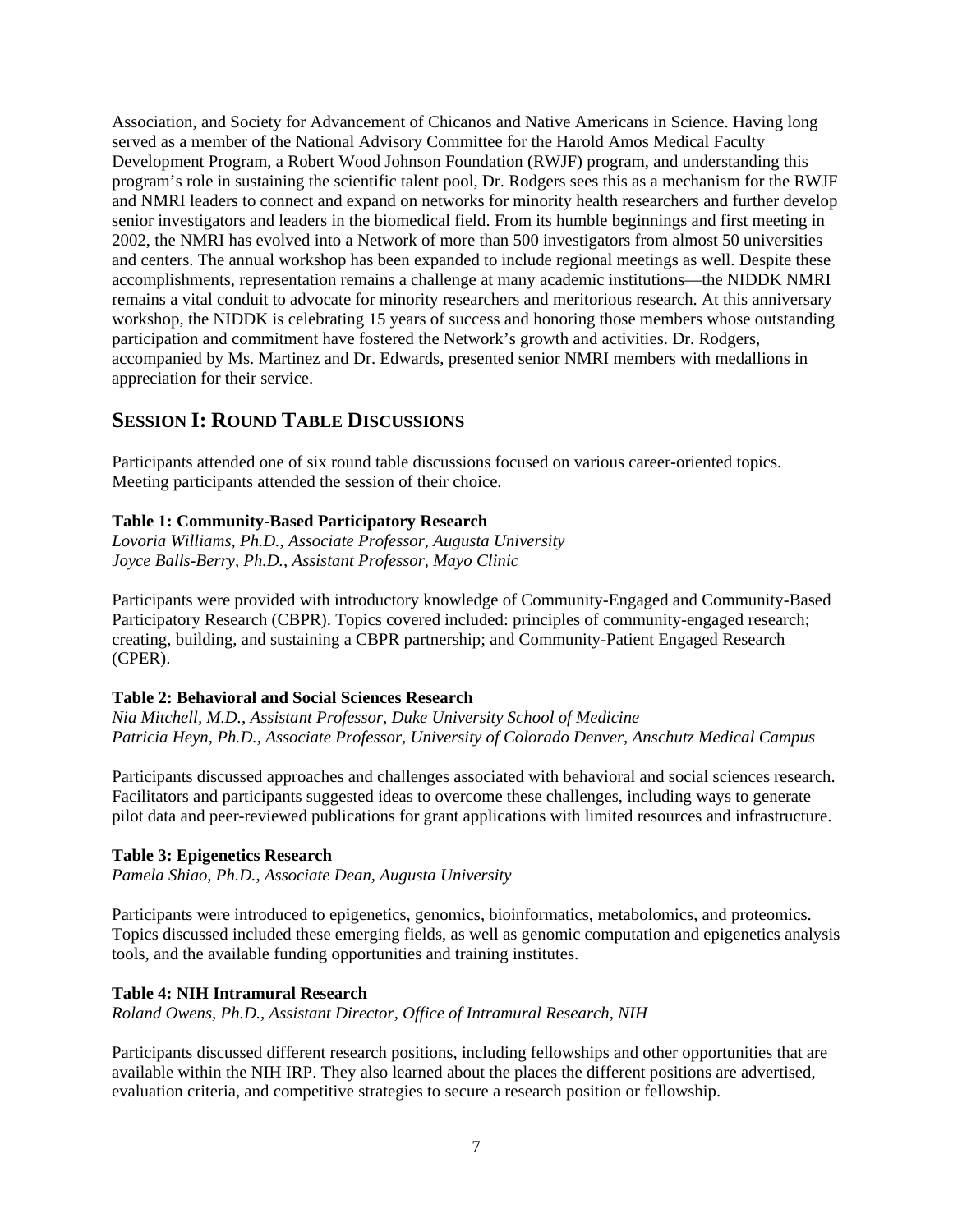## **Table 5: Research Supplements to Support Diversity and the NIH Funding Mechanism**

*Robert Rivers, Ph.D., Program Director, NIDDK, NIH*

This round table provided detailed descriptions of research supplements and tips on submitting an application to obtain a research supplement.

### **Table 6: Successful Approaches for Grant Funding**

*Cynthia Warrick, Ph.D., President, Society for Diversity in Biomedical Sciences*

This round table discussed strategies for research development and research team participation to achieve success in grant funding.

## **SESSION II: ROUND TABLE DISCUSSIONS**

Participants attended one of three round table discussions. Two sessions covered mock study sessions for different types of NIH awards—R01 Basic/Clinical and K01 Basic/Clinical—and during these sessions, session leaders were given sample grant applications to review and critique. A third session discussed grant sources for non-NIH behavioral and social sciences research.

### **Mock Study Section 1: R01**

*Francesco Villarreal, M.D., Ph.D., Professor, University of California, San Diego Ann Jerkins, Ph.D., Scientific Review Officer, NIDDK, NIH*

### **Mock Study Section 2: K01 Awards**

*Nia Mitchell, Ph.D., Assistant Professor, Duke University School of Medicine Michele Barnard, Ph.D., Scientific Review Officer, NIDDK, NIH*

#### **Non-NIH Behavior and Social Sciences Research (BSSR) Grant Sources**

*Patricia Heyn, Ph.D., Associate Professor, University of Colorado, Anschutz Medical Campus*

## **RESEARCH APPLICATIONS IN BIOMEDICAL INFORMATICS**

*Timothy Huerta, Ph.D., Associate Professor, The Ohio State University College of Medicine*

Dr. Timothy Huerta began his presentation on research applications in biomedical informatics by concisely defining biomedical informatics as the study of the manner in which biomedical data are used to improve human health. Biomedical informaticists work along the data continuum to extract patterns relevant to health-related issues. He next described the five "Vs" of data that distinguish biomedical informatics from others: velocity, veracity, volume, variety, and value. Integrated technologies that allow individuals to engage in managing their health are an example of the type of challenges that create the need for biomedical informatics. For example, Johns Hopkins University's Corrie Health team, in collaboration with Apple Inc., developed Corrie (*cor* is Latin for heart), a cardiology CareKit computer application (app) that is connected to the Apple Watch to collect biometrics data in real-time (i.e., veracity). This device has the capacity to transmit data at 1 to 10 times per second (i.e., velocity), which is an overwhelming amount of information or volume. These types of devices and patient portals collect large volumes of health information data, but they may not always be of value to the health care organization.

Dr. Huerta explained that biomedical informatics involves three skills: data mining, domain experience, and statistics, including graph theory and network analysis. The biomedical informaticist frequently relies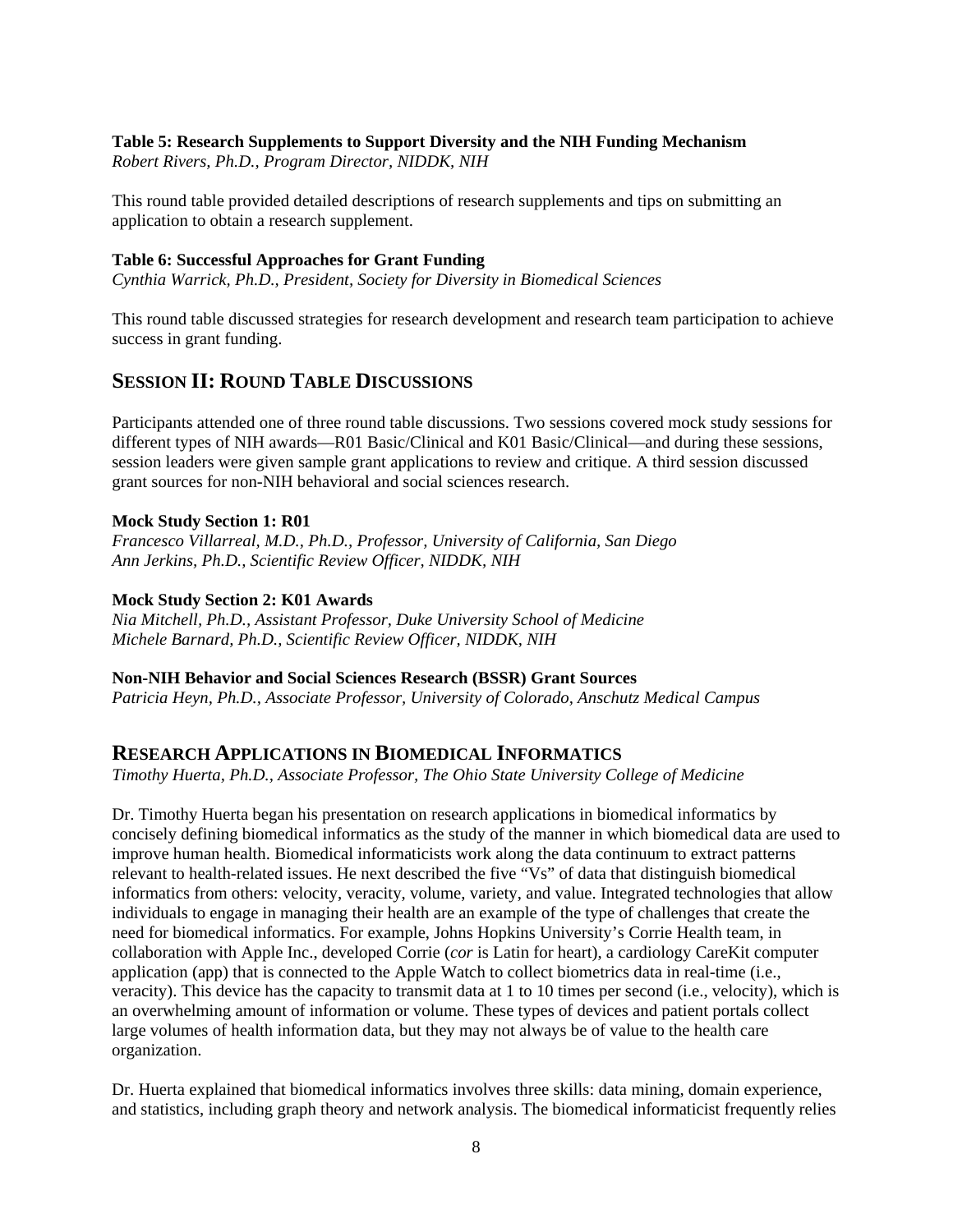on clinical domain experts who are experienced with health issues to understand the context and meaning behind the data. Research applications in biomedical informatics cross-cuts these three skills to study biomedical information, particularly those held in computer systems, from the bench to the bedside. The challenges lie in determining ways to build, access, experience, engage, and find patterns in the data, of which there is not one single framework. He described current Ohio State University projects that are research applications of biomedical informatics: (1) a shared decision-making tool that is an extensible platform to offer a single resource for physicians to understand evidence-based assessment of risk while also providing patient-centered materials that support the provision of care; (2) surveillance "hot spotting" of hospital-acquired infections to use electronic medical records to explore real-time results and recognize concerning trends sooner, so that clinicians can implement timely and effective interventions; and (3) a telemetry and alarms project to help clinicians focus on meaningful events, instead of the white noise sometimes caused by alarms. Opportunities for clinicians interested in research involve identifying questions that address gaps in knowledge and working with biomedical informatics experts to resolve them. Funding agencies readily support solving these types of problems to address gaps in health care.

### *Discussion*

When asked about the informatics used in the telemetry and alarms project to control white noise, Dr. Huerta explained that oxygen monitors arriving from a distributor are typically set to alarm at 95 percent, which is not clinically relevant. After determining that lowering this set point did not have an adverse effect on patients, the monitors were reprogrammed to alarm at 80 percent, which decreased the noise by half.

A meeting participant asked how biomedical informatics could be used to resolve technology, availability, and data access issues. Dr. Huerta clarified that the work in progress at the Ohio State University to address technology disparities suggests that the problems are related to awareness, rather than access. Clinicians currently do not have the tools to use the data being created by patients nor are they aware of the diversity of self-managed health apps available.

In response to a query on the use of discrete data in real-time decision-making platforms to provide recommendations for health care providers, Dr. Huerta explained that approaches like control charts can reveal the trend of occurrences to inform the necessary intervention. Researchers must collaborate to identify the appropriate measurement models aligned with the problems that are being addressed.

A participant questioned the use of data for biomedical informatics and the governing rules per HIPAA and IRB approvals. Dr. Huerta explained that these concerns are addressed by the domain experts usually a collaborative team of researchers—when patient data are involved. Testing of solutions can be explored using simulated data prior to an implementation, and that process can help to identify issues where HIPAA is relevant. Most research applications in progress at the Ohio State University are developed with the help of simulated models.

## **PARALLEL SESSIONS**

Two parallel sessions provided the opportunity for participants to engage in career development activities. The sessions were intended to allow informal, interactive discussions among participants. Meeting participants attended the session of their choice.

### **Challenges and Opportunities in Endocrinology and Nephrology**

*Carlos Isales, Ph.D., Professor, Augusta University Ayotunde Dokun, Ph.D., Associate Professor, University of Tennessee Health Science Center Crystal Gadegbeku, M.D., Professor, Temple University School of Medicine*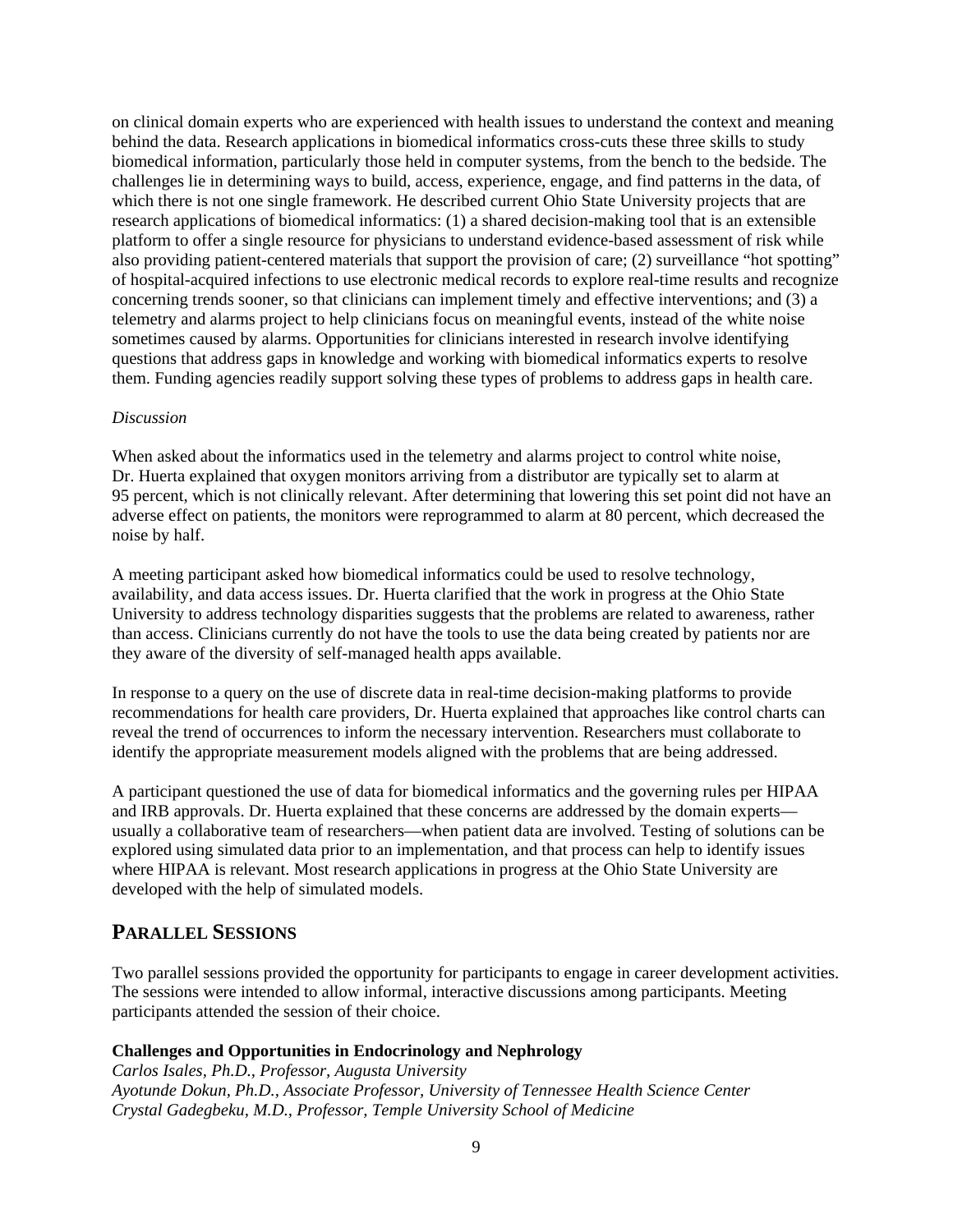Dr. Isales, who studies the impact of nutrients on stem cells and aging, opened the session by discussing the challenges and opportunities in endocrinology. He noted the increase in patients with endocrinerelated illnesses, which is partly due to the high prevalence of type 1 and type 2 diabetes. Patients diagnosed with type 1 diabetes are experiencing complications from obesity, which is not the normal phenotype. To further complicate matters, diabetes research is underfunded when compared to other illnesses. The opportunities for endocrine care and research are significant, but the limited number of models—cell culture or animal—that can recapitulate the endocrine system poses a challenge for investigative research.

Dr. Ayotunde Dokun currently runs an R01-funded translational research laboratory that focuses on understanding the molecular mechanisms of vascular complications and diabetes and remarked that circumventing obesity-related complications in diabetic patients is the overarching challenge in endocrine research. Clinical studies have shown that lifestyle interventions can reduce the progression from a prediabetic to a diabetic condition, but implementation research is needed to broadly implement these interventions into the community setting—the opportunities for minority health researchers should be focused in this area.

Dr. Crystal Gadegbeku has been involved in NIH-funded clinical and translation research and noted that Congressional appropriators and policymakers have shown an increased interest in the rising costs of treating end-stage renal disease. Recent reports revealed that the cost of care for dialysis treatment is more than the total NIH annual budget, yet investments in kidney-related research is less than 1 percent of NIHfunded research. Funding appropriations for kidney-related research are likely to increase and the potential opportunities to conduct novel research will follow suit. Participants were encouraged to investigate the existing funding mechanisms for kidney research, consider developing innovative research proposals, and engage mentors at all career stages.

### **Charting Your Course for Success**

*Ricardo Azziz, Chief Officer, Academic Health and Hospital Affairs, State University of New York*

Dr. Ricardo Azziz discussed charting the course of success and leadership skills for young professionals. He pointed out that per the U.S. Census reports on educational attainment in the United States, 1.5 percent of the 215 million people ages 25 years or older had earned professional degrees and 1.9 percent had earned doctorate degrees, totaling 3.4 percent. Additionally, 0.77 percent and 0.91 percent of African Americans and 0.65 percent and 0.69 percent of Hispanics, had earned a professional or doctorate degree, respectively, compared to 1.7 percent and 2.05 percent of white non-Hispanics. Dr. Azziz remarked that by charting their course for success through hard work, perseverance, and leadership, the participants have beaten the odds. Leadership, as a learned skill, is about facing obstacles and standing tall in the midst of negativity and challenging times. He distinguished the duties of administrators and managers from those of leaders. Leaders, Dr. Azziz emphasized, do the following:

- Provide a vision.
- Lead and manage change.
- Interpret the environment.
- Empower and create teams.
- Engage communities.
- Model good behavior.

Participants were enlightened by Dr. Azziz's personal story of success and his thoughts on how to invest in leadership development, why leadership is a privilege, and how networking and collaboration are key for transformative leadership.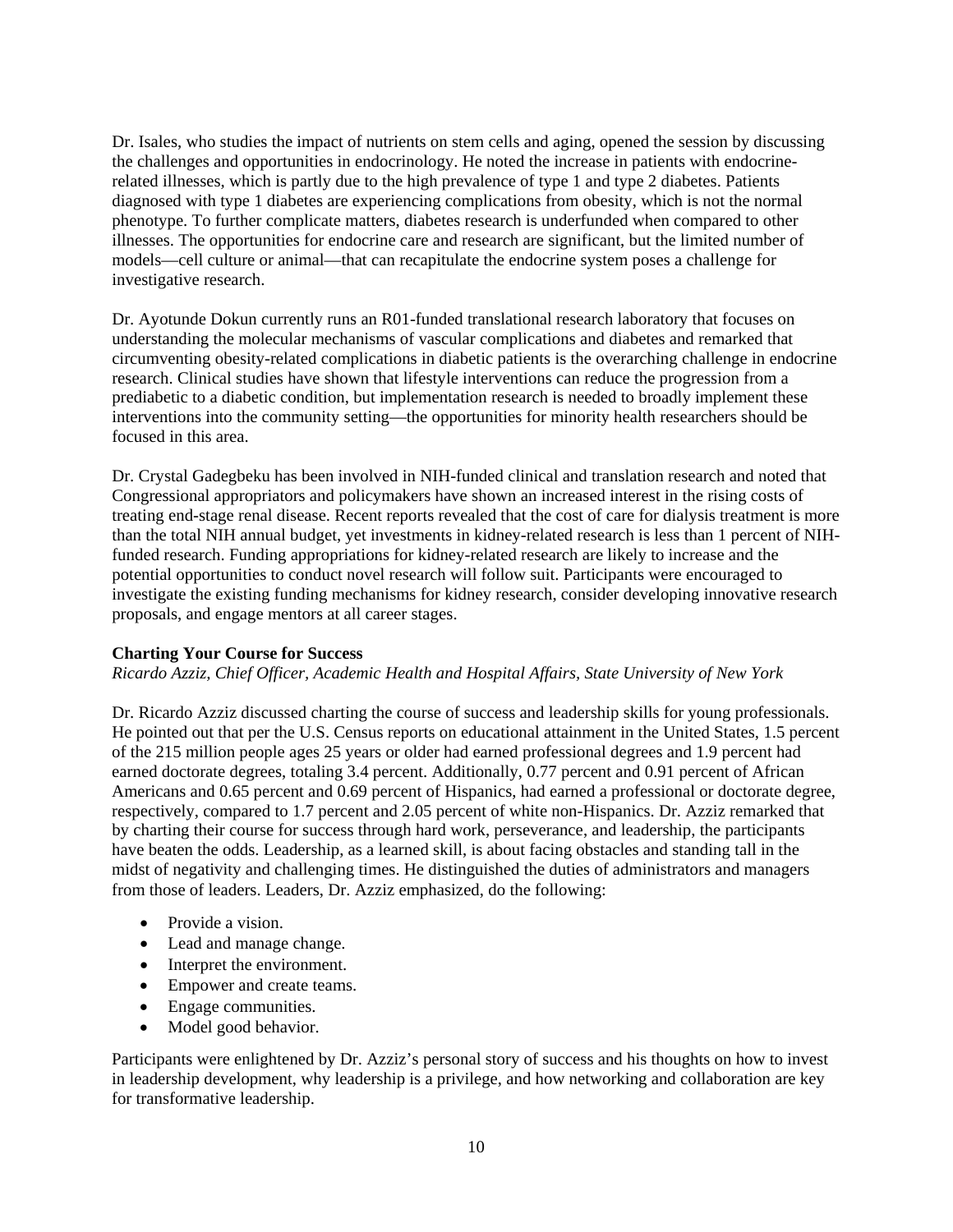# **MARCO CABRERA POSTER AND NETWORKING SESSION**

All meeting participants were invited to view the posters submitted to the NMRI 15th Annual Workshop and to converse with their presenters. Judges examined the posters and discussed the described research with their presenters. Winners were selected for each of three categories—Basic Science, Translational Science, and Clinical Science—and awards were presented to the winning recipients in the final session of the workshop. (See ["Poster Session Awards.](#page-14-0)")

# **NMRI 15TH ANNIVERSARY RECOGNITION**

The Network paid tribute to Dr. Marion Sewer who was an active member of NMRI and was known for her passion for improving diversity in science.

# **DR. MARION SEWER HONORARY LECTURE OF THE NETWORK OF MINORITY HEALTH RESEARCH INVESTIGATORS**

### **NMRI: Creating Your Future, Being Mentored, and Becoming a Mentor**

*Eddie Greene, Ph.D., Associate Professor, Mayo Clinic*

Dr. Eddie Greene, Associate Professor of Medicine, Department of Medicine, Nephrology, and Hypertension, Medical Director, Office of Diversity in Education, Mayo Clinic at Rochester, presented the inaugural Dr. Marion Sewer Honorary Lecture. He pointed out that two of the founders of the Mayo Clinic, Drs. William and Charles Mayo, believed that the needs of the patient come first; he shares this belief. Dr. Greene reflected on his experiences of being mentored and becoming a mentor, and emphasized several key points in his presentation. First, NMRI participants are the future, and opportunity will knock. He urged the audience to be resilient and to give back when they are at the pinnacle of success. Those who practice servant leadership will be emulated and followed. The destination and journey are equally important, but critical to the journey is recognizing that mentors are essential to guide the initial steps on the path to destination. Engaging with a highly functional team is more satisfying and makes the collaboration more effective.

Dr. Greene, a strong advocate and longtime NMRI supporter, provided supporting arguments for choosing the Network. The NMRI is the progenitor of a collaborative approach to team work and team science in the modern world of biomedical research. The opportunity exists to learn about others' research, share ideas, discuss approaches for novel projects, develop hypotheses and experimental designs, and establish new relationships and ongoing collaborations. The NMRI and other strong support groups build diversity and inclusion capacity for biomedical research teams, as well as educational and clinical structures and processes. Research to eliminate the differences in health status of different groups of people, or health disparities, is one opportunity for clinical investigators. For example, health disparities in the incidence and prevalence of end-stage renal disease have been identified and are recorded in the 2014 Annual Data Report from the United States Renal Data System.

Mentors make or can make a difference at many stages in one's career, beginning in elementary and high school, on through junior faculty and beyond. People encounter different types of mentors throughout this journey and career continuum. Dr. Greene reflected on his own journey to becoming a minority physician, biomedical researcher, and clinical investigator, which began in Belzoni, Mississippi. He thanked his first mentors, his parents, who gave him a start on life and sparked his intellectual curiosity. Dr. Greene then acknowledged his other mentors from undergraduate studies, his inaugural NMRI membership, and forward. He emphasized the importance of seeking and selecting the right mentor and discussed the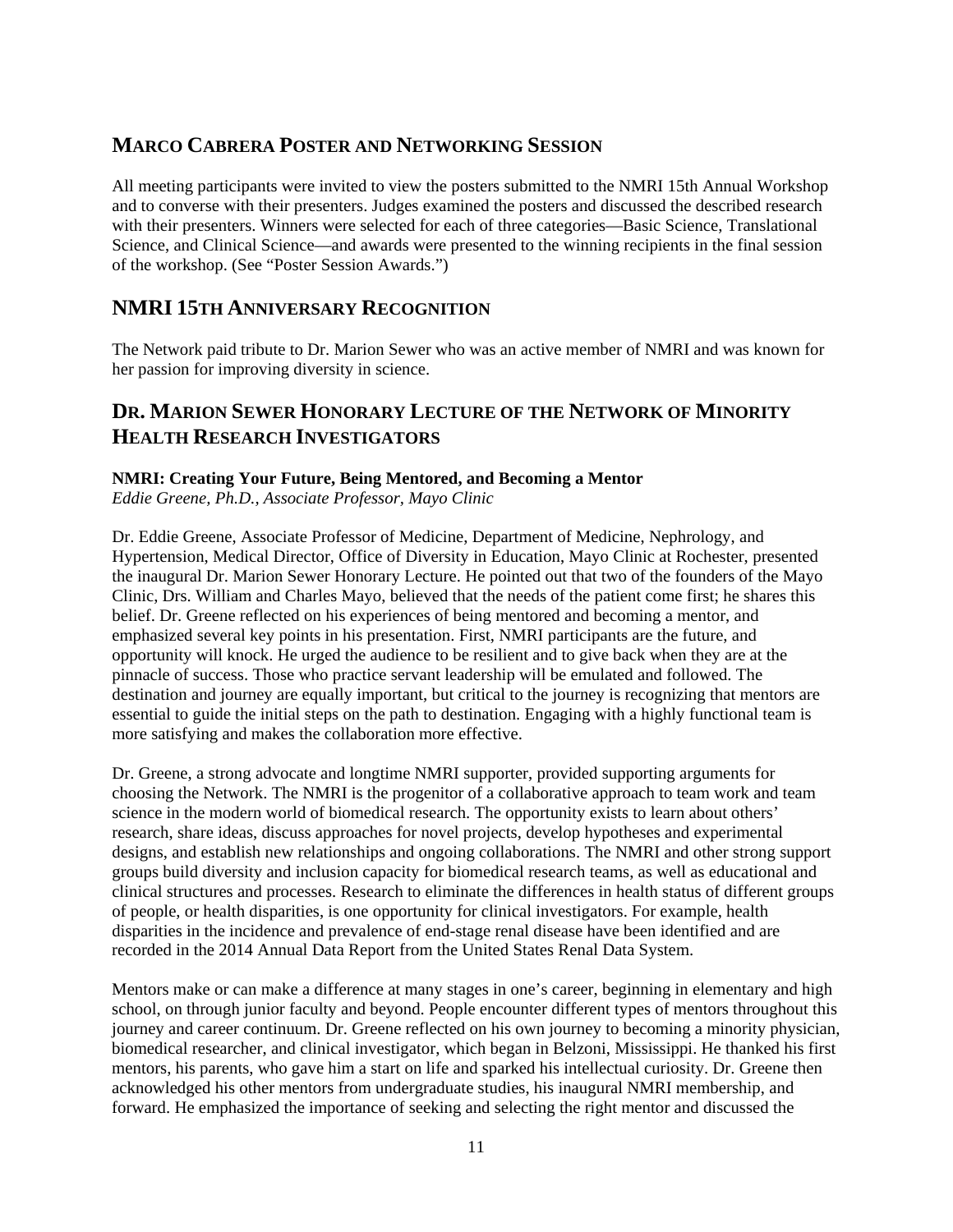mentee's responsibilities, which include initiating the mentor-mentee relationship. Mentors do matter and do make a difference, and the NMRI fosters good mentoring relationships. Mentoring begins with teamwork, which involves pioneers, guardians, drivers, and integrators—people should choose a role on the team and make a difference. Dr. Green highlighted important collaborations and the impact they have made on his career. Good collaboration networks and team dynamics are effective in building research portfolios.

As clinicians and health researchers, our world and our patients are diverse. Developing a diverse educational, research, and clinical environment throughout the biomedical workforce will increasingly enable this community to attract the best and most talented people as colleagues. Diversity also is important to help resolve health disparities. Dr. Greene expressed his sincere appreciation to the NIDDK and NMRI for their leadership and strong support of minority researchers and closed by reiterating to participants what he had said at the beginning of his speech: You are the future. Opportunity will knock. The destination and journey are equally important. Be resilient. Give back when you are at the pinnacle of success. Practice servant leadership and you will be emulated and followed.

## **Friday, April 28, 2017**

# **MENTOR/MENTEE SESSION**

Junior investigators who had signed up for this session had the opportunity to meet with one of several senior NMRI investigators who offered to serve as mentors. During the session, each mentor hosted a round table discussion with his or her mentees, answering questions and providing advice.

## **ROLE OF SCIENTIFIC SOCIETIES AND PROFESSIONAL ORGANIZATIONS**

### **American Society of Nephrology (ASN)**

*Deidre Crews, M.D., Incoming Chair, Diversity and Inclusion Committee, ASN*

Dr. Deidre Crews provided an update on the ASN's efforts to address diversity and inclusion in the Society, noting that the ASN enterprise includes both the Foundation for Kidney Research and the Kidney Health Institute. The ASN Diversity and Inclusion Work Group was established in December 2013 and after 4 successful years of accomplishments, including establishing the ASN-Harold Amos Medical Faculty Development Program (AMFDP) Award in 2016 and providing travel awards to 55 NMRI workshop participants from 2015 to 2017, it transitioned into the Diversity and Inclusion Committee in January 2017. She acknowledged the committee members, many of whom also are NMRI members. Dr. Crews detailed the committee's priorities, highlighting the update to the eligibility requirements for the ASN-AMFDP award to include Ph.D.-level nurses. In 2014, at the annual Kidney Week meeting, the ASN expanded on its diversity and inclusion efforts by establishing the Michelle P. Winn M.D. Endowed Lectureship in memory of the Duke University Medical School professor and nephrologist. Dr. Crews conveyed ASN's commitment to career development for kidney professionals and highlighted efforts to support students, trainees, and early career professionals. The ASN values statement on diversity and inclusion embodies inclusiveness, mentorship, health equity, patient advocacy, and engagement. Additional information on grants, funding, and the Diversity and Inclusion Committee can be accessed at the ASN website.

### **American Society for Bone and Mineral Research (ASBMR)**

*Nicole Wright, Ph.D., Assistant Professor, The University of Alabama at Birmingham*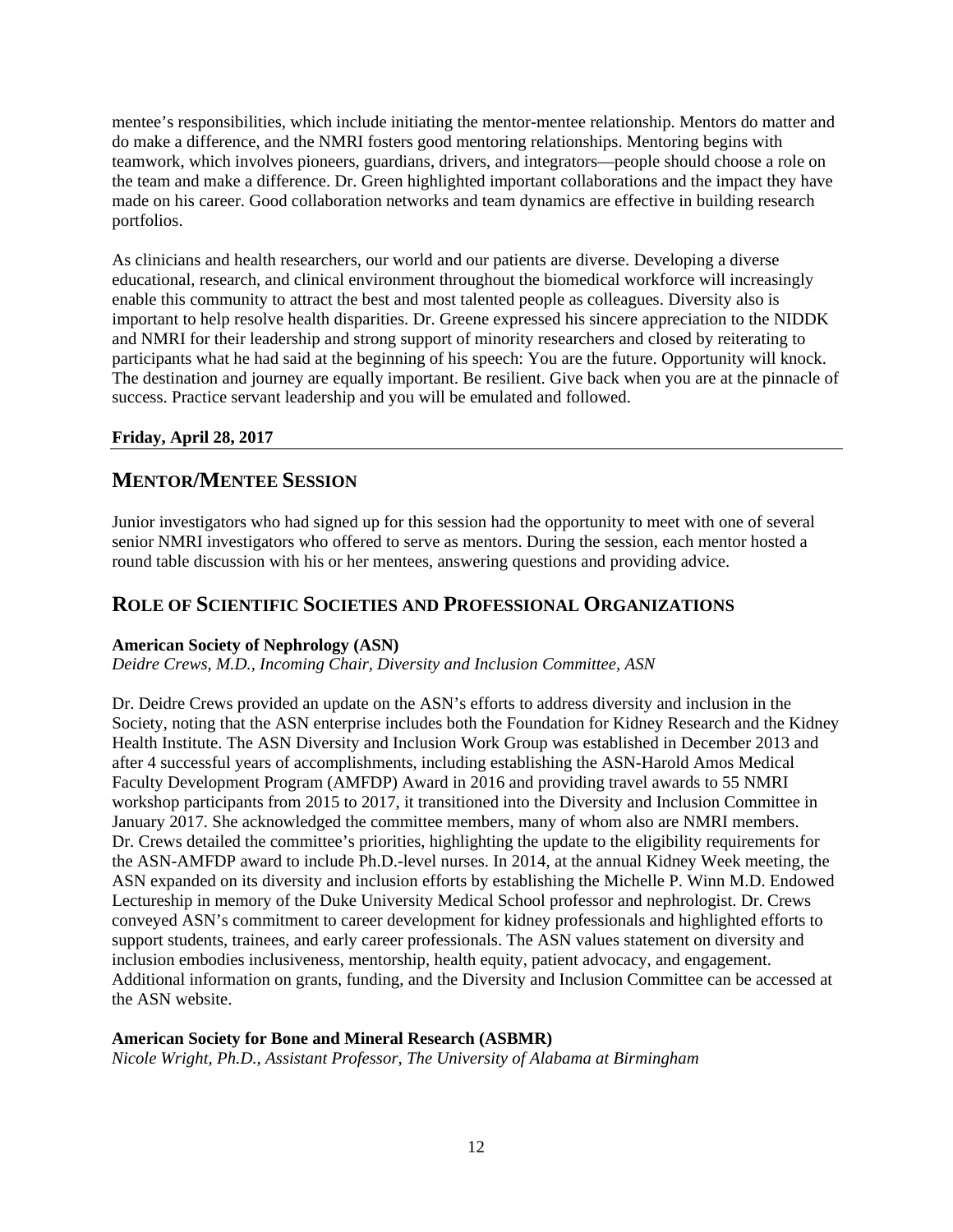Dr. Nicole Wright informed participants that ASBMR, with approximately 4,000 members, is home to the world's foremost bone, mineral, and musculoskeletal researchers and clinicians, 46 percent of whom are located outside of the United States, representing 60 countries worldwide. The Society's mission is to promote excellence in bone and mineral research to foster integration of basic and clinical science and facilitate translation of these sciences into clinical practice. In so doing, the ASBMR convenes annual and topical meetings and publishes the *Journal of Bone and Mineral Research* (JBMR) and *JBMR Plus*. In addition to specialized lectures and symposia, the annual meetings incorporate activities for minority researchers, which are planned by the ASBMR's Diversity in Bone and Mineral Research Subcommittee. Dr. Wright explained the membership benefits and encouraged the Network's members to explore the many ASBMR opportunities.

#### **American Diabetes Association (ADA)**

### *Allison McElvaine, Ph.D., Director, Research Communications, ADA*

Dr. Allison McElvaine explained how the ADA, through its mission to prevent and cure diabetes and improve the lives of all people affected by diabetes, aims to address the prevalence, seriousness, health costs, and disproportionate effects of diabetes on minority populations. The ADA's 2017–2020 Strategic Plan is aligned to accomplish this mission and centers on three pillars: (1) Drive Discovery (through research), (2) Raise Voice (through advocacy), and (3) Support People (through professional and community resources). The ADA has invested more than \$770 million in diabetes research and supported 4,600 research projects. In 2016 alone, \$34.5 million was made available for research to support 378 projects that funded 351 individual investigators in more than 150 academic institutions and centers across the United States. Advances in biomedical research have resulted in improved treatments, the ADA's Standards of Medical Care in Diabetes, and reduced complications from the disease. Research programs include the Core Research Program, Collaborative Targeted Research Program, and Pathway to Stop Diabetes Initiative. Funding opportunities are available at all career stages and include minority undergraduate internships; postdoctoral and minority postdoctoral fellowships; junior faculty development awards; and innovative basic science, clinical, or translational science awards for junior and senior faculty. Detailed research program descriptions and submission deadlines can be accessed at the ADA website. In addition to funding, the ADA provides legal advocacy for persons reporting diabetesrelated discrimination, as well as law enforcement training in the appropriate identification of diabetic emergencies. Dr. McElvaine encouraged participants to apply for grants, present and submit research findings at ADA's annual Scientific Sessions, volunteer to serve on committees, or become a diabetes advocate and support the ADA's mission.

#### **Endocrine Society**

*Rocio Pereira, M.D., Assistant Professor, Joslin Diabetes Center* 

Dr. Rocio Pereira, former chair of the Endocrine Society's Diversity and Inclusion Committee, discussed the Society's resources for biomedical scientists and its activities related to minority populations. The Endocrine Society has more than 18,000 members who are medical doctors, researchers, scientists, and educators, located in 122 countries, with 40 percent of the membership being outside of the United States. Peer-reviewed publications include *Endocrine Reviews, Endocrinology,* and the *Journal of the Endocrine Society.* In 2014, the Endocrine Society held its inaugural Reducing Health Disparities summit and has since incorporated health disparities into many of the Society's activities, including the publication of feature articles. The society convenes an annual meeting, ENDO, and features Endocareers, which provides a mentor exchange program, in-training, and early career resources, as well as board certification training for clinical endocrinologists. The Endocrine Society awards program spans all career levels and includes ENDO travel awards, scientific achievement awards, summer research fellowships, and student and early career awards. In addition, the NIDDK-sponsored Future Leaders Advancing Research in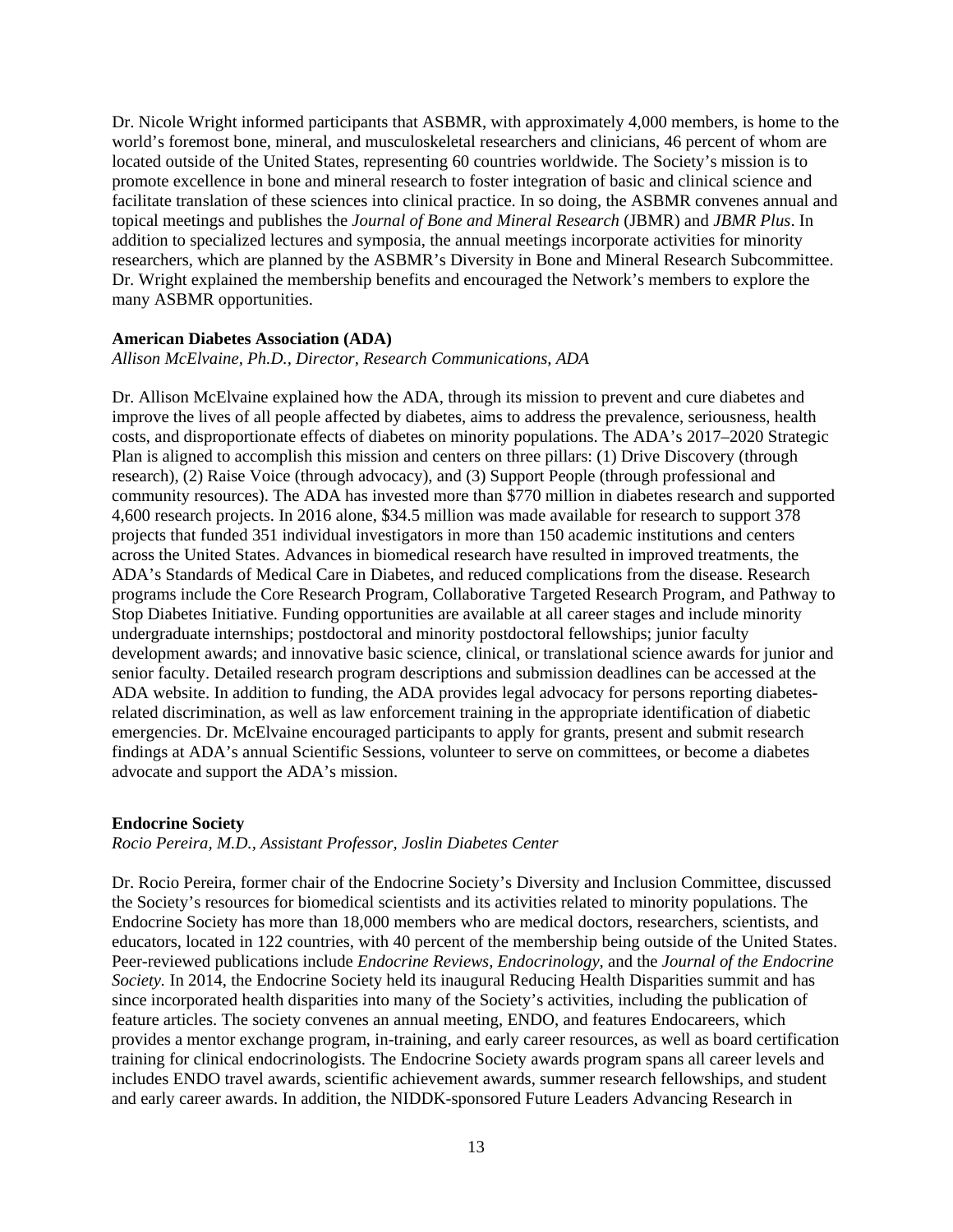Endocrinology (FLARE) program to support training and endocrine research for URG is one of the Society's diversity initiatives. Workshops, internship paths, mentorship paths, and ENDO travel awards are components of the FLARE program.

#### **Council on Undergraduate Research (CUR)**

*Liz Fray, Membership Coordinator, CUR*

Ms. Liz Fray thanked NMRI organizers for the opportunity to present on CUR, a leading organization for undergraduate research. As a membership-based nonprofit organization with more than 12,000 individual members and approximately 700 academic institutional members, CUR has representation at more than 900 colleges and universities. CUR comprises 13 divisions, including health sciences, and individual members can choose a division of interest. The organization's mission is to support and promote highquality undergraduate student-faculty collaborative research and scholarship. Five strategic pillars that are most important to this mission are (1) the integration of undergraduate research into curricula and coursework; (2) assessment of the impact of undergraduate research; (3) diversity and inclusion in undergraduate research; (4) innovation and collaboration in undergraduate research; and (5) internationalization (i.e., expanding the opportunities for research exchange internationally) and undergraduate research. Meetings for students and faculty and such services as nationally recognized awards, a mentor network, and an undergraduate researcher's registry are among the resources that CUR provides. Also, 2- to 3-day meetings, or CUR Institutes, are held on college campuses, during which time small groups meet to discuss an issue related to undergraduate research and faculty development. Institutes on proposal writing and beginning a research program in the natural sciences are planned for 2017. Participants were invited to visit the CUR website for additional details.

## **BUSINESS MEETING AND COMMITTEE REPORTS**

### **Oversight Committee Report**

*Sylvia Rosas, Ph.D., Associate Professor, Joslin Diabetes Center*

Dr. Sylvia Rosas reported on the activities and responsibilities of the NMRI Oversight Committee. The Oversight Committee has a broad mandate that includes facilitating the development of active mentoring relationships between senior and junior members; identifying new members and planning outreach to new organizations; establishing specific groupings of Network members by research/professional interest or geographical location; and coordinating with professional societies that host annual meetings attended by Network members with the potential goal of organizing an informal gathering at one of these meetings. The Oversight Committee is composed of 10 members and two *ad hoc* members who represent the varied constituencies of the NMRI, as well as representatives from the NIH. Dr. Rosas explained that the committee convenes by conference call every 3 months; the fourth meeting coincides with the annual meeting of the Network. She acknowledged the incoming chair, Dr. Rocio Pereira, and current members of the committee. Dr. Rosas discussed future plans and encouraged participants to consider joining. Dr. Pereira expressed appreciation to Dr. Rosas for her service to the committee and invited NMRI members to forward any comments or suggestions to her attention.

### **Planning Committee Report**

*Lincoln Edwards, D.D.S., Ph.D., University President and Professor, Northern Caribbean University*

Dr. Edwards acknowledged the Planning Committee members and their role in planning and organizing the NMRI Annual Workshops. The Planning Committee convenes by conference call once each month to share and discuss ideas and make decisions by consensus and voting; the committee's final meeting coincides with the annual meeting of the Network. The priorities for the 2017 workshop and meeting were to provide opportunities for network and collaboration; honor senior members and those who have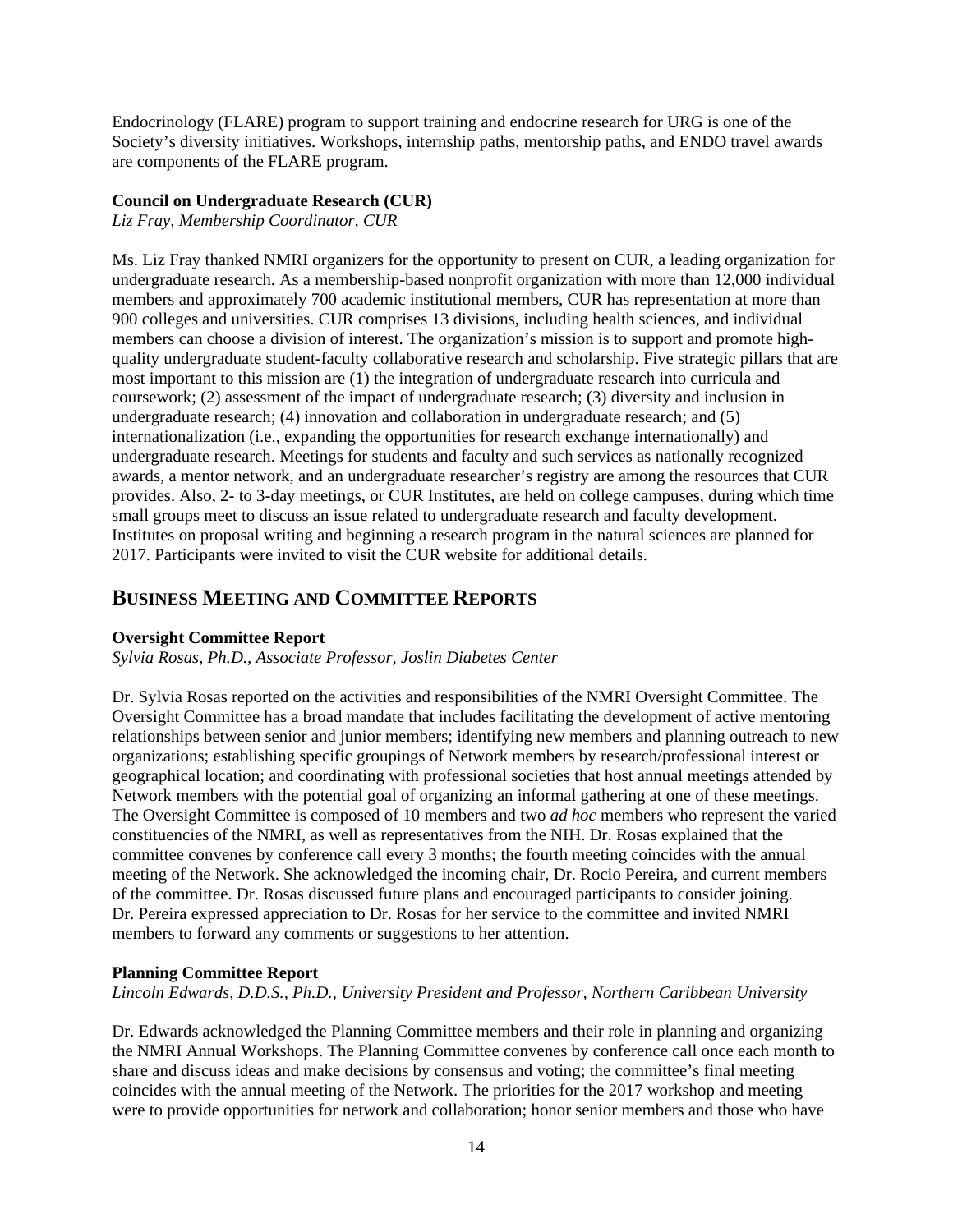made significant contributions to the development of the NMRI; and provide the necessary tools to inspire and empower participants to make tangible progress and achieve goals in their research and careers. The team, with the assistance of Ms. Martinez, worked together to achieve these priorities. Dr. Edwards noted that the NMRI leadership and the Committee listens and values attendees' feedback and emphasized the importance of completing the meeting survey. Twenty-nine new members are in attendance and presented at this 2017 Workshop, partly due to the efforts of the existing members to increase awareness about the Network. He expressed appreciation to senior NMRI members for their dedication and work in mentoring, reviewing abstracts, and providing advice on research proposals' specific aims. The 2018 Annual Workshop is being planned and is scheduled to be held in Bethesda, Maryland; the dates are to be determined. Dr. Jose Romero is the incoming chair of the Planning Committee.

### **NMRI Chapter Overview**

*Patricia Heyn, Ph.D., Associate Professor, University of Colorado Denver, Anschutz Medical Campus*

Dr. Heyn provided an update on NMRI Chapter development and described the features of the draft application form, including the eligibility criteria. She pointed out that currently there are no active NMRI Chapters and encouraged members of the Network to consider establishing chapters at their respective institutions. NMRI chapters will adopt NMRI's fourfold mission, which Dr. Edwards had stated in his earlier remarks. Individual chapters will provide an opportunity to engage students early in their studies, and Dr. Heyn and others in the Network will assist those who are interested. Ms. Martinez explained that the NMRI is not exclusive to diabetes, digestive disease, or kidney researchers and is open to minority investigators working in other disciplines.

## <span id="page-14-0"></span>**POSTER SESSION AWARDS**

The workshop's three scientific presenters, who were selected from the pool of submitted abstracts, were presented with plaques commemorating their achievement. All the meeting participants who presented posters at this year's workshop were thanked for their time and willingness to share their research with the NMRI community. The three winners of the poster session awards were then announced and congratulated:

#### **Basic Science Poster Award**

*Oreoluwa Adedoyin, Ph.D., Postdoctoral Fellow, The University of Alabama at Birmingham* "Lack of Heme Oxygenase-1 Increases Susceptibility to Ferroptosis in Proximal Tubule Epithelial Cells"

#### **Translational Science Poster Award**

*Ketrell McWhorter, Ph.D., Postdoctoral Fellow, NIEHS* "Impact of Excessive Gestational Weight Gain and Prepregnancy BMI on the Prevalence of Large-For-Gestational Age Infants of Women With Type I Insulin-Dependent Diabetes"

#### **Clinical Science Poster Award**

*Ebele Umeukeje, M.D., Professor, Vanderbilt University School of Medicine* "Increasing Autonomous Motivation for Phosphate Binder Adherence in End-Stage Renal Disease"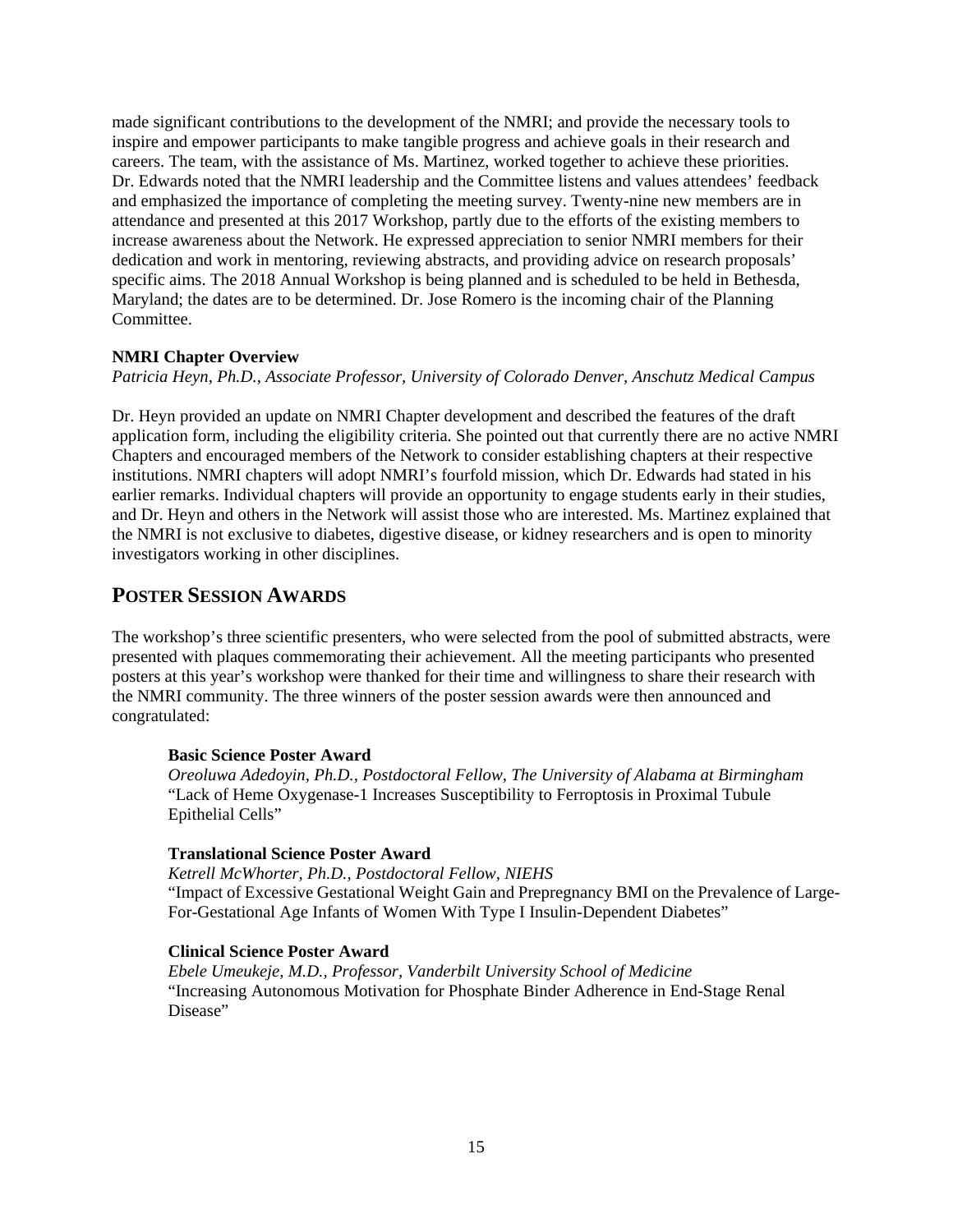### **LUNCH KEYNOTE**

### **Patient-Centered Outcomes Research Institute (PCORI) Disparities Research: Opportunities, Process, and Impact**

*Parag Aggarwal, Ph.D., Senior Program Officer, PCORI*

Dr. Parag Aggarwal described PCORI, an independent research institution authorized by Congress in 2010, its research priorities, funding opportunities, and efforts to address disparities research. Governed by a 21-member Board of Governors representing the broader health care community, PCORI funds comparative clinical effectiveness research (CER) that engages patients and other stakeholders throughout the process. At PCORI, CER is patient-centered; seeks answers to real-world questions that matter to patients and other clinical decision makers; compares outcomes that matter to patients; and compares the effectiveness of two or more interventions known to have proven efficacies. PCORI is particularly interested in funding research that focuses on high-priority conditions that affect large numbers of people across a broad range of populations, placing a heavy burden on individuals, families, subpopulations, and society.

Dr. Aggarwal emphasized the importance of having a clear understanding of patient-centeredness (i.e., projects with outcomes that matter to patients) and patient and stakeholder engagement (i.e., patients and other stakeholders as research partners) when developing projects. From PCORI's perspective, there are numerous different stakeholders, and it has developed several structures to engage stakeholders, including but not limited to Merit Review Panels, Advisory Boards, Pipeline to Proposal Awards, Speakers Bureau, Ambassador Program, Engagement Awards, and various webinars and workshops. A valuable tool and resource for applicants applying for research awards is the engagement rubric, which can be accessed from the PCORI website.

PCORI's five national priorities for research are (1) Assessment of Prevention, Diagnosis, and Treatment Options; (2) Improving Health Care Systems; (3) Communication and Dissemination Research; (4) Addressing Disparities; and (5) Accelerating Patient-Centered Outcomes Research and Methodological Research. Since December 2016, these five programs have been merged into two programs: (1) Health Care Delivery and Disparities Research and (2) Clinical Effectiveness and Decision Science. This merging does not affect the five individual national priority areas or funding categories. To date, PCORI has funded more than 440 projects in 42 states plus the District of Columbia, and also in Canada, Sweden, and Italy, totaling \$1.6 billion in investments. Including stakeholder engagement awards and the coordinating center awards, more than 780 projects have been funded. The portfolio of funded projects stratified by health condition shows higher percentages of awards for mental and behavioral health-related projects, along with cancer, cardiovascular disease, and chronic conditions. Although diabetes is not the most studied health condition, PCORI supported 26 diabetes-related projects, totaling \$54 million in investments, and the majority of the projects focus on underrepresented populations. Similarly, PCORI has invested \$32.7 million to fund 12 kidney disease-related projects; again, these projects largely focused on underrepresented populations. The database of funded projects can be accessed and searched through the PCORI website.

Dr. Aggarwal detailed PCORI's initiatives for the Addressing Disparities National Priority. The mission is to reduce disparities in health and health care outcomes and advance equity in health and health care, with the guiding principle of supporting comparative effectiveness research that will identify the best options for reducing and eliminating disparities. The goals are to identify research questions, fund research, and disseminate promising best practices. PCORI's disparities research portfolio includes 67 funded projects and \$187 million in funding. Projects are being conducted in 21 states across the United States, plus the District of Columbia.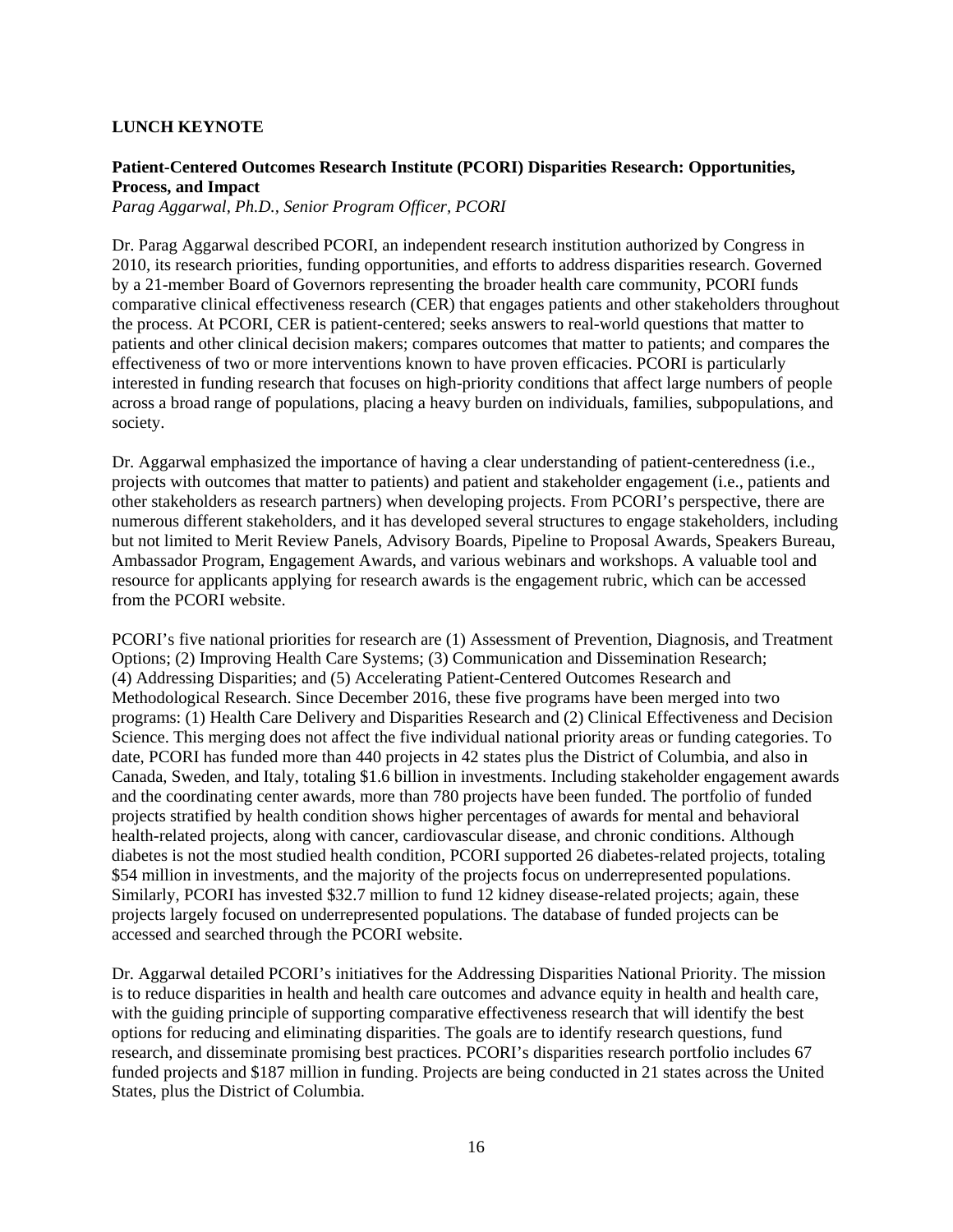Aside from the stakeholder engagement awards, PCORI provides several different funding opportunities, which include the Broad PCORI Funding Announcements (PFAs) that are aligned with the national priority areas, Pragmatic Clinical Studies to Evaluate Patient-Centered Outcomes, and Targeted Funding Announcements, which are designed to address PCORI's highest priority questions. The PFAs support investigator-initiated research, and awards range from \$750,000 to \$3 million for a funding period of 3 years. Pragmatic Clinical Studies, which address critical evidence gaps in topics of special interest to stakeholders, are 5-year \$10 million projects. The PCORI research contracting process establishes a research contract, not a research grant as does the NIH. This mechanism allows PCORI to have more oversight on the project's performance, including evaluations of the completion of milestones and deliverables. Dr. Aggarwal described the application and merit review process, including the merit review criteria and the letter of intent requirements. He encouraged adhering to the PFA and application guidelines, contacting a program officer to answers questions on applying, and submitting early and on time.

#### *Discussion*

A participant asked about PCORI's ongoing operations, given the proposed changes to the health care system. Dr. Aggarwal responded that no changes are currently projected and that funded projects will continue to be supported, as well as open funding announcements. Congressional support for biomedical research remains strong, and PCORI's leadership is confident that this support will continue.

When asked about patient participation in the PCORI merit review process and whether other resources could be leveraged to increase the number of patients who provide input, Dr. Aggarwal explained that the review panel comprises a team of 15–25 people, including subject-matter experts, patients and other stakeholders. Normally, one patient is assigned for each application and commits to investing a considerable amount of time reviewing the application. Although finding patients to participate in the review process is a challenge and any ideas for improvement are welcome, keeping the size of the team to a manageable number helps facilitate the process.

A participant asked about the success rate for applications and the difference between the grant and contract funding mechanisms. Dr. Aggarwal responded that projects that score well could be funded even if the total awards are above the PCORI funding line for that particular cycle. For example, the quality of the research will affect the decision to fund potentially three projects versus funding two. PCORI uses the contract funding mechanism and projects are required to meet and achieve the fixed milestones and deliverables. Granting mechanisms appropriate the funds on preset cycles and performance indicators are evaluated.

When asked about projects that focused on biomedical informatics, Dr. Aggarwal replied that projects making use of patient-reported outcomes data and observational studies have been supported by PCORI.

## **SCIENTIFIC PRESENTATIONS**

### **An Optimal Modifiable Lifestyle Risk Factor Score Is Associated with Lower Risk of Type 2 Diabetes Mellitus in African Americans: The Jackson Heart Study**  *Joshua J. Joseph, M.D., Assistant Professor, Werner Medical Center, The Ohio State University*

Dr. Joshua Joseph presented on an optimal modifiable lifestyle risk factor score associated with lower risk of type 2 diabetes mellitus in African Americans. Reports on the prevalence and incidence trends for adults diagnosed with diabetes in the United States from 1980 to 2012 showed that the incidence rates among African Americans and Hispanics continued to increase while rates have plateaued among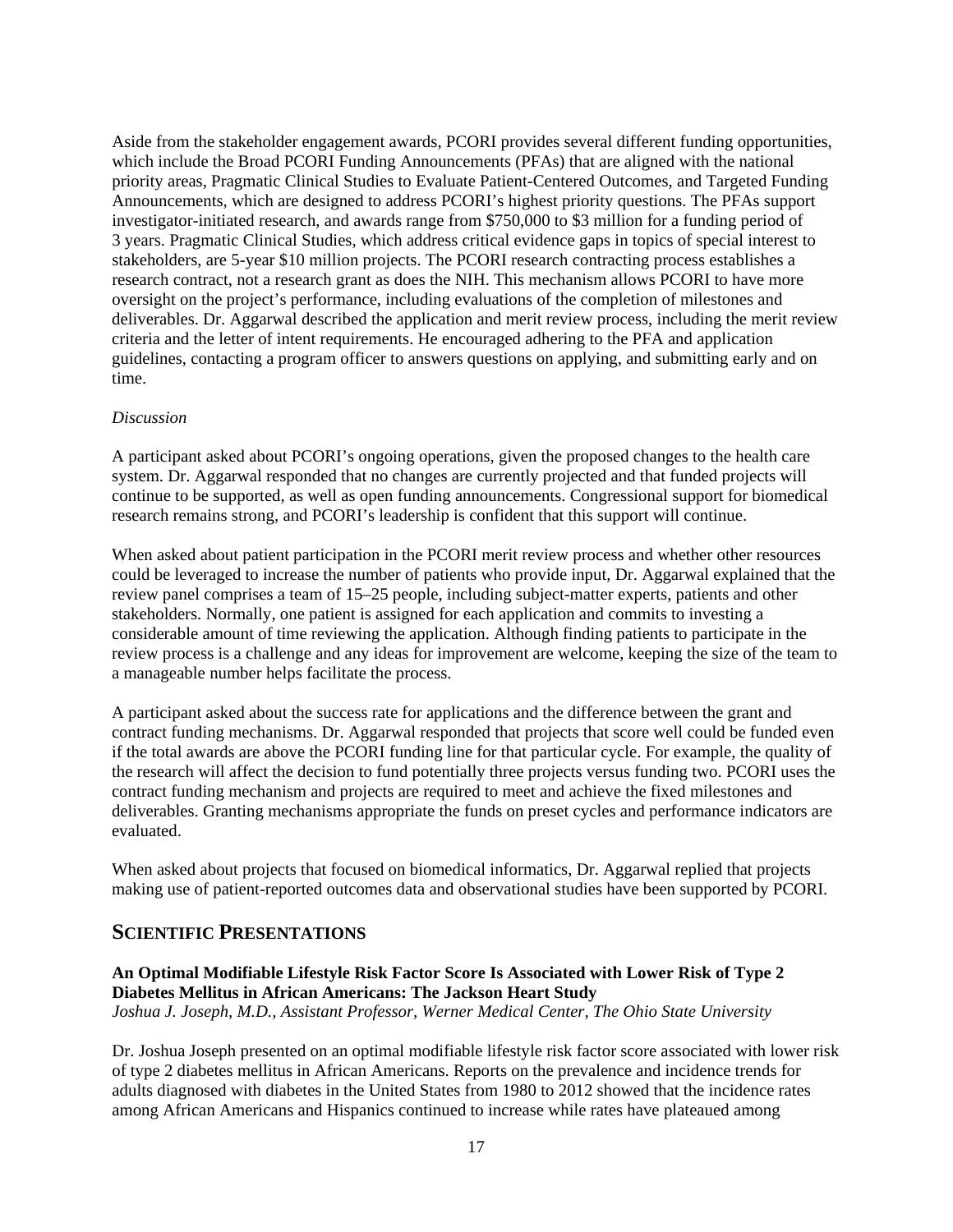non-Hispanic whites. Current interventions, such as the Diabetes Prevention Program, have demonstrated that lifestyle intervention (e.g., weight loss and physical activity) reduce the risk of developing diabetes by 58 percent. An analysis from the Multiethnic Study of Atherosclerosis (MESA)—investigating the relationship between physical activity, sedentary behavior, and incident diabetes in a multiethnic population—revealed that the effect of physical activity and sedentary behavior on incident type 2 diabetes was significant only for non-Hispanic whites but not multiethnic groups, including African Americans. Furthermore, assessments on the levels of ideal cardiovascular health (i.e., never smoked, total cholesterol less than 200 mg/dL, blood pressure less than 120/80 mm Hg, body mass index (BMI) less than 25 kg/m<sup>2</sup>, physical activity more than or equal to 450 metabolic equivalent of task minutes per week, and a healthy diet score) showed that attainment of a greater number of ideal cardiovascular health factors was associated with a dose-dependent lower risk of incident type 2 diabetes mellitus. In addition, prior studies on modifiable lifestyle risk factors for incident diabetes, including the Cardiovascular Health Study initiated by the NHLBI and the NIH-American Association of Retired Persons Diet and Health Study, showed that higher levels of optimal modifiable lifestyle risk factors for diabetes were associated with significantly lower risk of developing diabetes mellitus. Although the outcomes were promising, these assessments, except for the MESA studies, were conducted in predominately non-Hispanic white cohorts and included the BMI in the combined modifiable risk factor group. Thus, the association of modifiable risk factors are less investigated in African Americans.

The research objective of this current study was to investigate the associations of combined modifiable risk factors (physical activity, television watching, dietary intake, sleep disordered breathing, and smoking) with incident diabetes in African Americans and the effect of baseline adiposity and glycemic status. Dr. Joseph and collaborators aimed to determine whether an optimal modifiable lifestyle risk factor score would be inversely associated with incident diabetes among African Americans. Data on modifiable risk factors were collected at three examination cycles in a population-based cohort of African Americans in the Jackson Heart Study: (1) 2000–2004 (i.e., baseline); (2) 2005–2008; and (3) 2009–2012. Incident diabetes (fasting glucose  $\geq 126$  mg/dL, physician diagnosis, use of diabetes drugs, or HbA1c  $\geq 6.5\%$ ) was assessed over 12 years among adults without prevalent diabetes at baseline. Incidence rate ratios (IRR) were estimated using Poisson regression modeling adjusting for age, sex, education, current occupation status, systolic blood pressure, and body mass index (BMI). Modifiable lifestyle factors were combined in risk score categories of poor (0–3 points), average (4–7 points), or optimal (8–11 points).

Compared to a poor modifiable lifestyle risk score, an average or optimal score was associated with a 21 percent and 31 percent lower risk of diabetes, respectively. BMI and glycemic status at baseline modified the association of lifestyle risk score with diabetes. Among participants with BMI less than 30 kg/m<sup>2</sup>, there was a 40 percent and 47 percent significantly lower risk, respectively, compared to a 10 percent and 17 percent non-significantly lower risk among participants with BMI of 30 kg/m<sup>2</sup> or more. For participants with normoglycemia (normal fasting glucose and HbA1c) at baseline, there was a 36 percent and 43 percent lower risk, respectively, compared to a 10 percent and 20 percent non-significant lower risk among participants with prediabetes at baseline.

The study concluded that modifiable lifestyle factors are associated with a lower risk of diabetes among African Americans, with greater effects among those with lower adiposity and normoglycemia. Lifestyle interventions to reduce obesity have focused on individuals with high BMI and/or prediabetes. This study suggests that African Americans at the lower end of the diabetes risk spectrum may derive significant long-term benefit from diabetes prevention strategies focused on the outlined modifiable lifestyle risk factors.

Dr. Joseph acknowledged his study collaborators: Drs. Justin B. Echouffo-Tcheugui, Sameera A. Talegawkar, Valery S. Effoe, Mercedes R. Carnethon, Willa A. Hsueh, and Sherita H. Golden and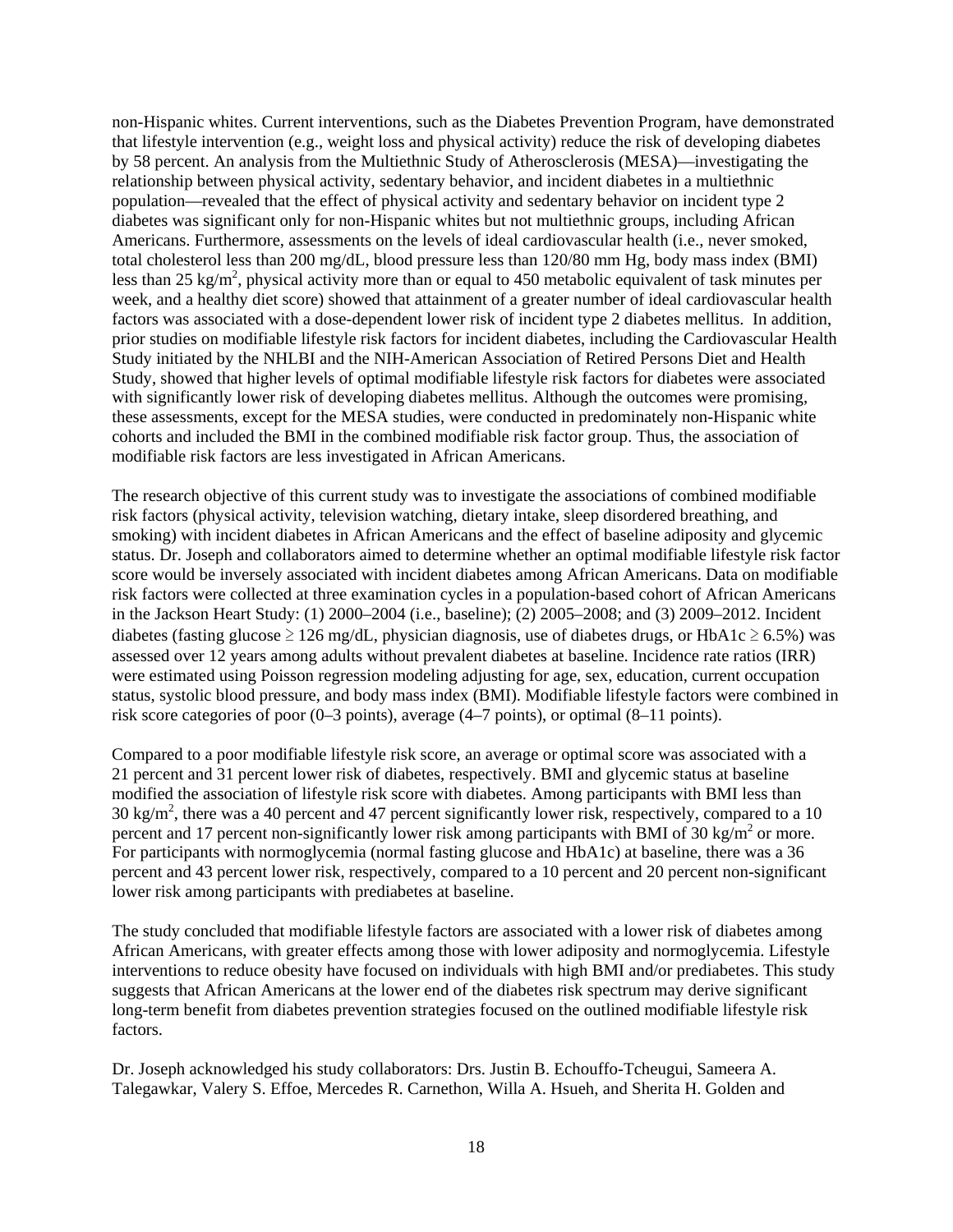Ms. Victoria Okhomina. He expressed appreciation to the staff and investigators of the Jackson Heart Study.

### *Discussion*

A participant asked about the association of modifiable risk factors on incident diabetes in the Hispanic population. Dr. Joseph replied that the MESA study showed that attainment of a higher number of modifiable risk factors (e.g., smoking, cholesterol, blood pressure, BMI, physical activity, and healthy diet score) were associated with a lower risk of incident diabetes among Hispanic Americans, but the magnitude of reduction was less for Hispanic Americans than for non-Hispanic whites. This could suggest that early intervention and novel modifiable risk factors are needed.

Recognizing the association of genetic predisposition and risk factors for various diseases, a participant asked about the type of novel modifiable risk factors that would be considered for diabetes mellitus. Dr. Joseph described his work on generational stress and cortisol levels, which has shown an association between cortisol levels and the risk of developing diabetes mellitus. These studies suggest that cortisol could be a novel modifiable risk factor.

## **Diabetes Educators and In-person Culturally Competent Medical Interpreters Collaborative: A Diabetes Education Group for Hispanic Patients with Limited English Proficiency**

*Ariana Pichardo-Lowden, M.D., Assistant Professor, Milton S. Hershey Medical Center, Pennsylvania State University*

Dr. Ariana Pichardo-Lowden presented on the Diabetes Educators and In-person Culturally Competent Medical Interpreters Collaborative and diabetes education for Hispanic patients with limited proficiency in English. The prevalence of diabetes is increasing in the Hispanic population and those diagnosed with type 2 diabetes show poor adherence to the ADA-recommended guidelines for self-management. Proper diabetic self-management skills and behaviors are necessary for glycemic control and to avoid complications. Further complicating matters is the barrier to speak and understand English and the fact that members of the Hispanic population are less likely to afford medical insurance coverage. This inadequate access to health care—combined with cultural, socioeconomic, and linguistic barriers contributes to the existing health disparities in the Hispanic population. In addition, diabetes educational programs that are available to patients with limited English proficiency often have limitations. For example, telephone translation services often restrict effective communication in patient-educator interactions, and educators may have a limited understanding of the impact of culture on lifestyle, dietary habits, treatment adherence, disease management, and coping. Studies have shown that bilingual health care providers and trained in-person interpreters positively affect the satisfaction, quality of care, and outcomes of patients with limited English proficiency.

The purposes of this educational program are to develop and implement a learning-centered and culturally competent Spanish diabetes curriculum for Hispanic patients with low English proficiency and to assess its impact on patients' self-management and diabetes control. The course consists of three 1-hour diabetes educational sessions occurring over a 9-month period. Hispanic patients who have limited English proficiency, are newly diagnosed with diabetes, or have glycated hemoglobin (HbA1c) levels of 8 percent are being enrolled for the class. Students will engage in active learning activities related to diabetes selfmanagement, which is focused on the seven goals of American Association of Diabetes Educators (AADE7). The AADE7 address healthy eating, increased activity, glucose monitoring, taking medications, problem solving, reducing risks, and coping. The instructional methods for this program are aligned with the L. Dee Fink Taxonomy of Significant Learning, which includes foundational knowledge, application, integration, human dimension, caring, and learning how to learn. Diabetes educators, the Milton S. Hershey Medical Center's Division of Endocrinology and Family and Community Medicine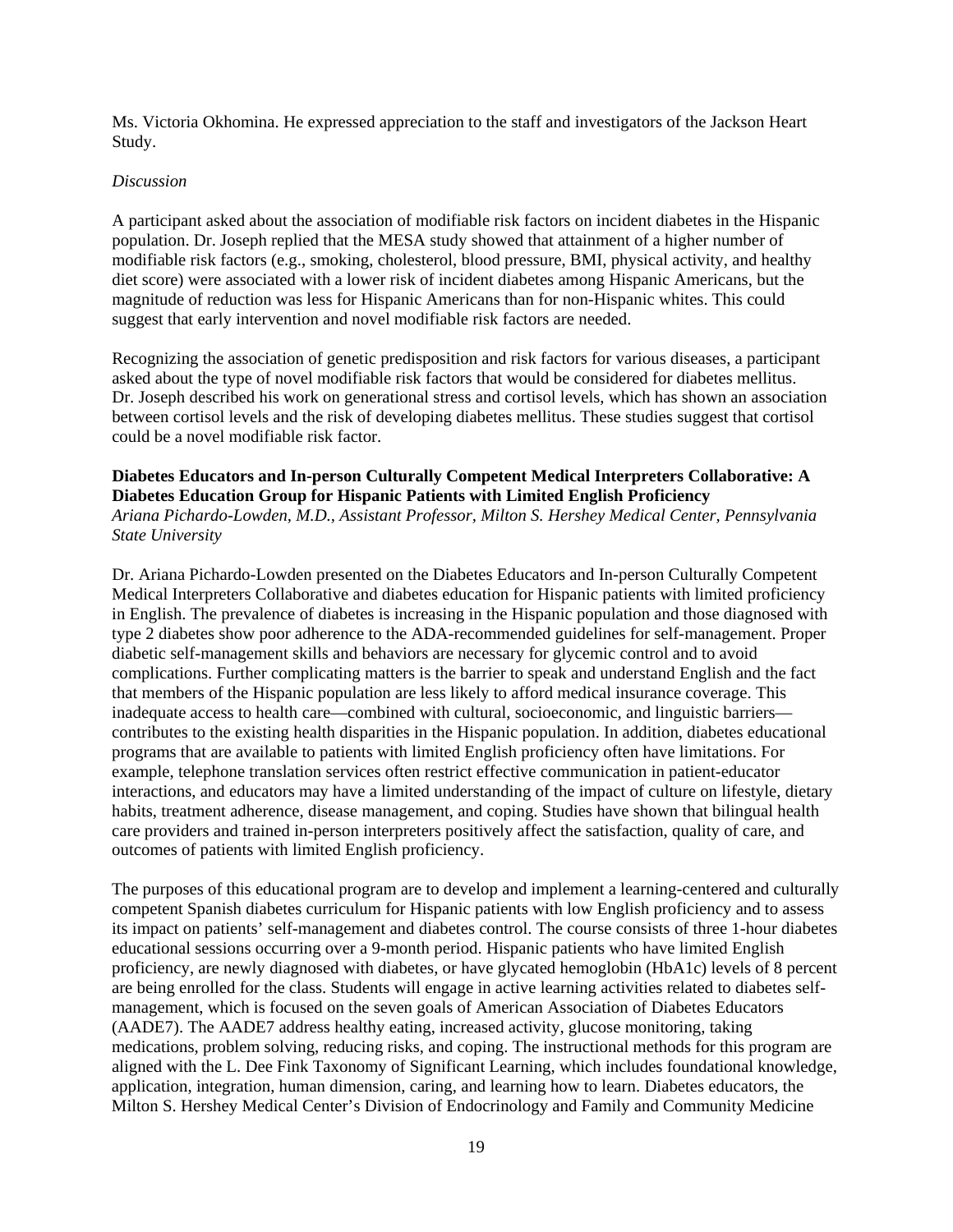Program faculty, and the Latino Medical Student Association at the Pennsylvania State University College of Medicine are collaborating to design and implement the educational program.

The in-person interpreters are certified and trained on language interpretation and cultural awareness. The evaluation of the quality of instruction will be conducted after each session through debriefings by diabetes interpreters. Program assessments, measures of health-related outcomes, and evaluation of health outcomes are included in the program. Dr. Pichardo-Lowden noted that the program is in the early phases and the curriculum is being implemented. She anticipates that the program will positively impact four important domains: (1) access to diabetes education at the Hershey Medical Center; (2) patients' satisfaction related to diabetes education; (3) improvements in self-management skills or behaviors; and (4) diabetes control among limited English proficiency Hispanic patients.

### *Discussion*

A participant congratulated Dr. Pichardo-Lowden on highlighting this topic and looks forward to the outcomes of the study.

When asked how the cultural competency of the in-person interpreters would be evaluated, Dr. Pichardo-Lowden explained that the interpreters are bilingual and are certified by the Pennsylvania State University College of Medicine's Medical Interpretation course. They also will be trained in cultural competency.

## **Mitochondrial Protection in Aged Kidneys Reduces Parietal Epithelial Cell Senescence**

*Mariya Sweetwyne, Ph.D., Acting Instructor, University of Wisconsin*

Dr. Mariya Sweetwyne presented her research demonstrating that the mitochondrial protection in aged kidneys reduces parietal epithelial cell senescence. Aging is a significant risk factor for chronic kidney disease (CKD). It is estimated that 25 percent of Americans over the age of 65 are diagnosed with CKD. Aged kidneys, even in healthy adults, exhibit nephron loss and glomerulosclerosis. Kidneys are mitochondrial rich, and mitochondrial dysfunction has been proposed as a mechanism contributing to renal aging. This suggests that the mitochondria may play a role in the underlying changes of the aging glomerulus and the induction of cellular senescence. From prior studies, Dr. Sweetwyne and colleagues could show that the mitochondrial-targeted peptide, SS-31, improved age-induced glomerulosclerosis. Also, parietal epithelial cell (PEC) activation was reduced, and podocyte and endothelial cell integrity were improved. This current study will investigate the mechanism associated with these changes.

The objective was to assess the signs of oxidative stress and cellular senescence in aged SS-31 treated PECs. Results showed that Nox4, a reactive oxygen species-generating enzyme, was reduced in SS-31 treated PECs, and SS-31 treatment significantly reduced the presence of SA-β-gal, a senescence marker, in all renal compartments. The expression of p16 also was reduced in PECs of SS-31 treated animals, but p21 expression increased. Further examination of glomeruli in serial sections revealed a differential expression of p16 and p21 in the PEC at the Bowman's capsule, with cells expressing one or the other protein, but not both. In conclusion, mitochondrial protection is evident in aged kidneys, and senescence is regulated through a p16/p21 interaction, which is specific to the PEC.

### *Discussion*

A participant suggested that this experimental design would be one way to investigate natural products that have shown protective effects on the aging kidney. Dr. Sweetwyne agreed that, in general this design would be a good model, but suggested careful attention when using many of the more robust CKD models.